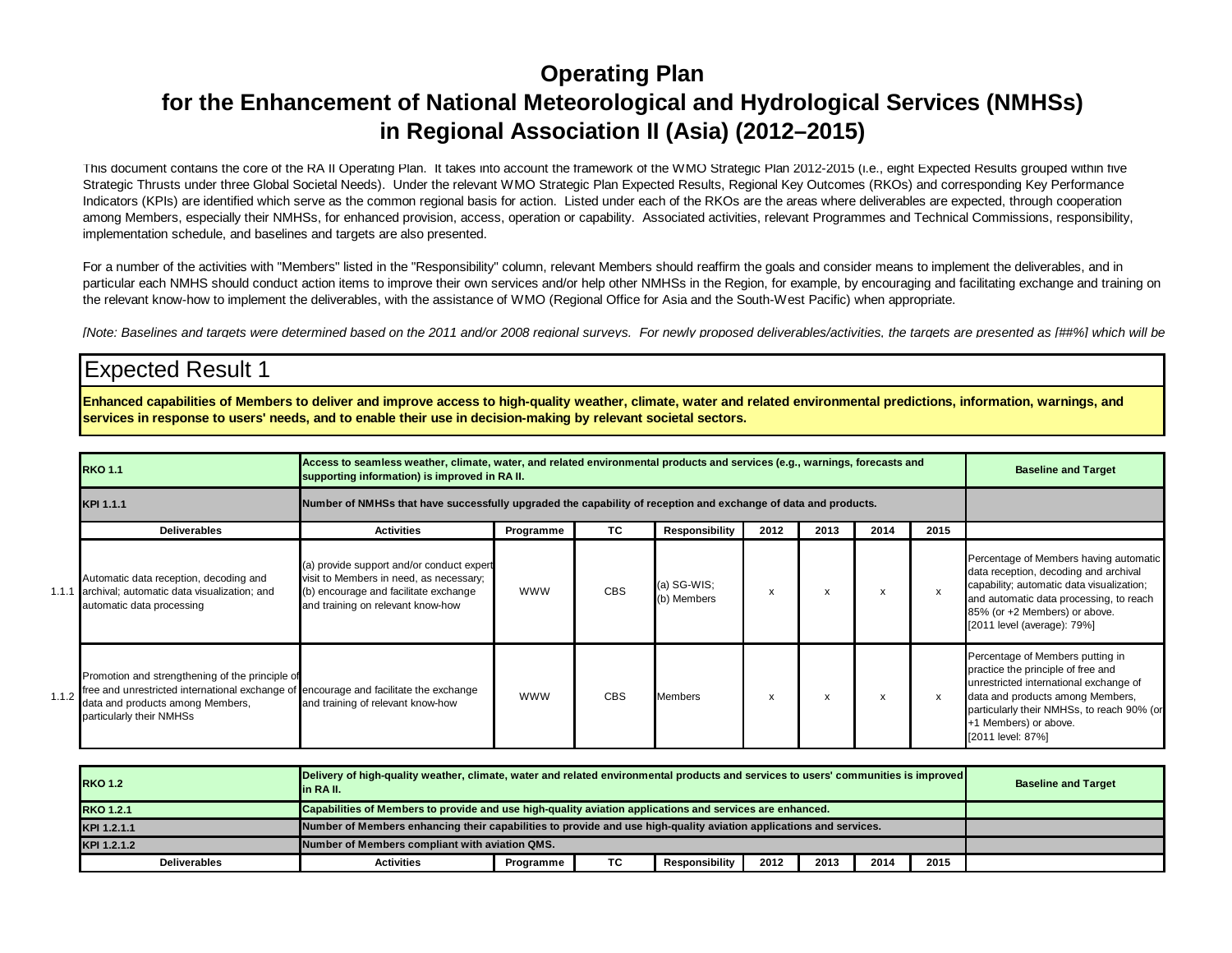| 1.2.  | Improvement or delegation of responsibilities<br>on issuance of SIGMET                                                                 | provide support and/or conduct expert<br>visit to Members in need, as necessary                                                                                                                                                                                                           | WWW, AeMP                | CBS, CAeM  | <b>Members</b>                    | x    | x    | x    | $\pmb{\mathsf{x}}$ | Significant reduction in number of<br>SIGMET deficiencies by 31.12.2013.                                                                                                                                                                                                                                                                                                        |
|-------|----------------------------------------------------------------------------------------------------------------------------------------|-------------------------------------------------------------------------------------------------------------------------------------------------------------------------------------------------------------------------------------------------------------------------------------------|--------------------------|------------|-----------------------------------|------|------|------|--------------------|---------------------------------------------------------------------------------------------------------------------------------------------------------------------------------------------------------------------------------------------------------------------------------------------------------------------------------------------------------------------------------|
|       | Provision of improved aeronautical<br>1.2.2 meteorological services to Air Traffic<br>Management (ATM)                                 | (a) encourage Members' dialogue with<br>ATM users and implementation of MET<br>services in support of ATM operations;<br>(b) provision of quidance material and<br>advice to Members;<br>(c) continue to conduct training<br>workshops for Members                                        | AeMP                     | CAeM       | <b>Members</b>                    | x    | X    | X    | $\mathsf{x}$       | (a) %. of Members taking actions to<br>participate in bilateral exchange of<br><b>XML/GML</b><br>data in WXM from the AMD 76 (Nov<br>2013) 10% by 31.12.2013;<br>(b) % of Members with a Memorandum of<br>Understanding / Service Level Agreement<br>on Met Services to ATM (50% by<br>31.12.2013; 80% by 31.12.2015)                                                           |
| 1.2.3 | Implementation of cost recovery of aeronautica<br>meteorological services                                                              | encourage and facilitate exchange and<br>training on relevant know-how                                                                                                                                                                                                                    | WWW, AeMP                | CBS. CAeM  | <b>Members</b>                    | x    | x    | X    | $\mathsf{x}$       | Percentage of AEMSP practicing cost<br>recovery of aeronautical meteorological<br>services, to reach 45% (or +1 Member) or<br>above.<br>[2008 level: 41%]                                                                                                                                                                                                                       |
| 1.2.4 | Implementation of WMO-No. 49 requirements<br>for aeronautical meteorological personnel                                                 | (a) provide support and/or conduct expert<br>visit to Members in need, as necessary;<br>(b) include a topic on AeM in Regional<br>Seminar or emerging issues of RA II-15<br>to discuss the issue in depth;<br>(c) additional training workshops on<br>competency assessment, if required. | WWW, AeMP<br><b>ETRP</b> | CBS, CAeM  | WGDRS-AeM<br>and Members          | x    | x    | x    | x                  | Percentage of AEMSP having<br>implemented WMO-No. 49 requirements<br>for aeronautical meteorological personnel<br>by meeting (i) competency requirements<br>(current deadline is late 2013) or (ii)<br>education and training requirements<br>(current deadline is late 2016), to reach<br>60% or above by 31.12.2013 and 100%<br>by 31.12.2016.<br>[2011 level (average): 53%] |
| 1.2.5 | Implementation of QMS for AeM Service<br>Providers (AEMSP)                                                                             | (a) share the experience and lessons<br>learned with focal points for QMS (from<br>IR of Iran, Oman and Qatar);<br>(b) organize regional workshops on<br>QMS:<br>(c) promote and coordinate twinning<br>assistance between Members in RA II in<br>cooperation with CAeM TT-QMS.           | WWW, AeMP                | CBS, CAeM  | <b>WGDRS-AeM</b><br>and Members   | x    | x    | X    | $\mathsf{x}$       | Percentage of AEMSP implementing<br>QMS, to reach 50% or above by<br>31.12.2013 and to reach 80% by<br>31.12.2015.<br>[2011 level: 41%]                                                                                                                                                                                                                                         |
|       | <b>RKO 1.2.2</b>                                                                                                                       | Capabilities of Members to deliver high-quality weather, climate, water and related environmental products and services are<br>enhanced                                                                                                                                                   |                          |            |                                   |      |      |      |                    | <b>Baseline and Target</b>                                                                                                                                                                                                                                                                                                                                                      |
|       | KPI 1.2.2.1                                                                                                                            | Increase in users with timely access to an increased number and range of products.<br>Number of NMHSs that observe the principle of free and unrestricted international exchange of relevant data and products among                                                                      |                          |            |                                   |      |      |      |                    |                                                                                                                                                                                                                                                                                                                                                                                 |
|       | KPI 1.2.2.2                                                                                                                            | Members.                                                                                                                                                                                                                                                                                  |                          |            |                                   |      |      |      |                    |                                                                                                                                                                                                                                                                                                                                                                                 |
|       | <b>Deliverables</b>                                                                                                                    | <b>Activities</b>                                                                                                                                                                                                                                                                         | Programme                | TC         | <b>Responsibility</b>             | 2012 | 2013 | 2014 | 2015               |                                                                                                                                                                                                                                                                                                                                                                                 |
| 1.2.6 | Increased accuracy, timeliness and usefulness promote activities of and collaborate with<br>of tropical cyclone forecasts and warnings | TC and PTC                                                                                                                                                                                                                                                                                | WWW, DPFS.<br><b>TCP</b> | <b>CBS</b> | <b>RSMC, WGDRS</b><br>and Members | x    | x    | x    | $\mathsf{x}$       | Percentage of Members increasing the<br>accuracy, timeliness and usefulness of<br>tropical cyclone forecasts and warnings, to<br>reach 67% or above.<br>[2011 level: 57%]                                                                                                                                                                                                       |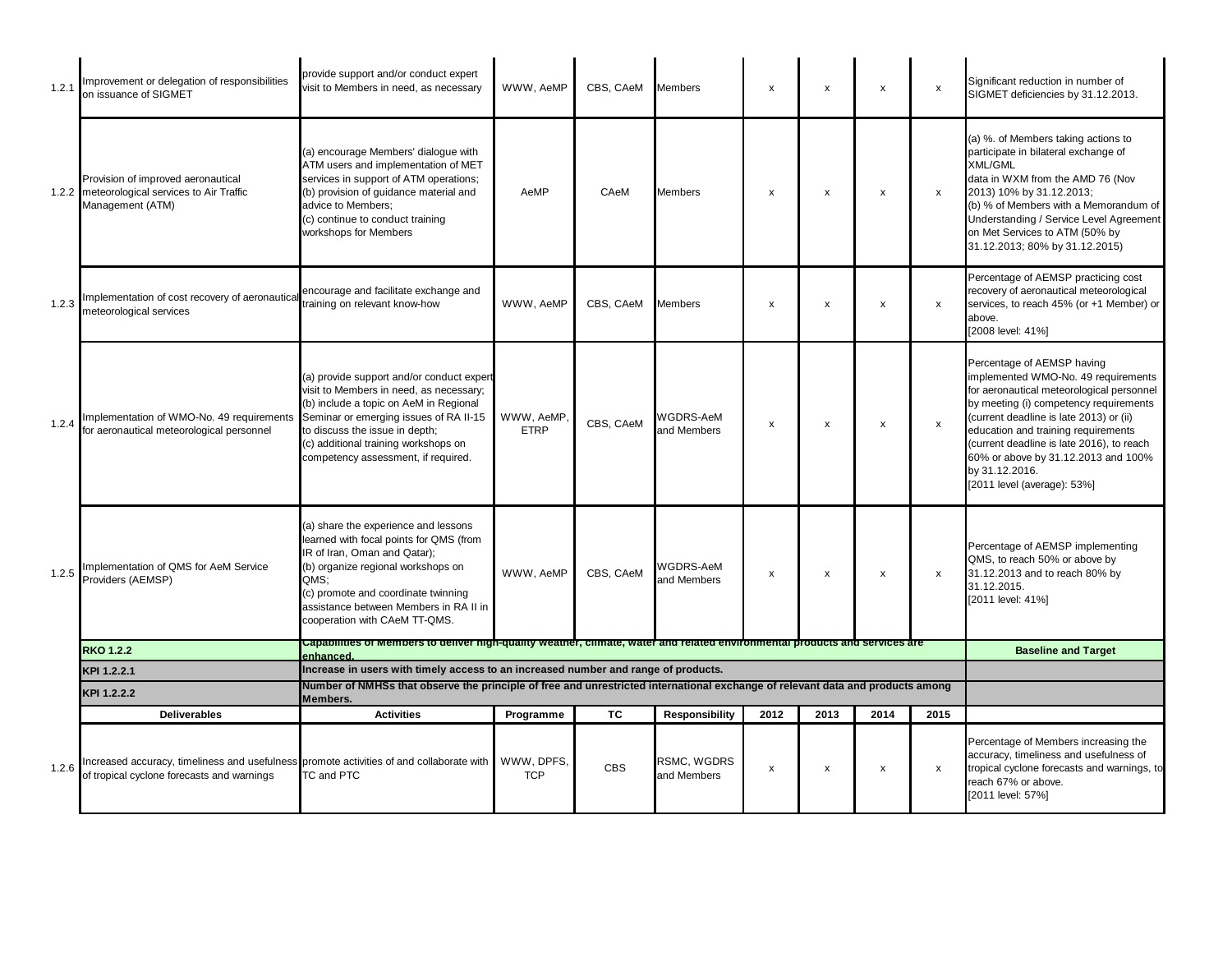|        | Establish/review legal basis for provision of<br>1.2.7 services, including charging for services, as<br>appropriate                                                 | (a) encourage and facilitate exchange<br>and training on relevant know-how;<br>(b) render assistance if needed to<br><b>Members</b>                                                                                                      | WWW. PWSP                 | <b>CBS</b> | MG and Members                                                | $\mathsf{x}$              | $\boldsymbol{\mathsf{x}}$ | X | $\boldsymbol{\mathsf{x}}$ | A high percentage of Members having a<br>legal basis for provision of services,<br>including charging for services, to be<br>maintained at 93% (or +1 Member) or<br>above.<br>[2011 level: 93%]                                           |
|--------|---------------------------------------------------------------------------------------------------------------------------------------------------------------------|------------------------------------------------------------------------------------------------------------------------------------------------------------------------------------------------------------------------------------------|---------------------------|------------|---------------------------------------------------------------|---------------------------|---------------------------|---|---------------------------|-------------------------------------------------------------------------------------------------------------------------------------------------------------------------------------------------------------------------------------------|
| 1.2.8  | Issuance of medium-range forecasts/warnings<br>$(1 day - 2 weeks ahead)$                                                                                            | encourage and facilitate exchange and<br>training on relevant know-how                                                                                                                                                                   | WWW. PWSP.<br><b>DPFS</b> | <b>CBS</b> | Major NWP<br>Centres and<br><b>Members</b>                    | $\boldsymbol{\mathsf{x}}$ | $\boldsymbol{\mathsf{x}}$ | x | $\boldsymbol{\mathsf{x}}$ | Percentage of Members issuing medium-<br>range forecasts/warnings, to reach 91%<br>(or +1 Member) or above.<br>[2011 level: 87%]                                                                                                          |
| 1.2.9  | Operation of a website for real-time weather<br>information, forecasts and warnings                                                                                 | encourage and facilitate the exchange<br>and training of relevant know-how                                                                                                                                                               | WWW, PWSP,<br><b>DPFS</b> | <b>CBS</b> | Coordinating<br>Group of the<br>website and<br><b>Members</b> | x                         | $\boldsymbol{\mathsf{x}}$ |   |                           | Percentage of Members operating a<br>website for real-time weather information,<br>forecasts and warnings, to reach 95% (or<br>+1 Member) or above.<br>[2011 level: 93%]                                                                  |
|        | Issuance of marine forecasts/warnings for<br>1.2.10 coastal waters including sea state and<br>wave/swell                                                            | encourage and facilitate the exchange<br>and training of relevant know-how                                                                                                                                                               | WWW, MMOP                 | CBS, JCOMM | WGDRS-SD and<br><b>Members</b>                                | x                         | $\boldsymbol{\mathsf{x}}$ | X | x                         | Percentage of marine met service<br>providers issuing forecasts/warning for<br>coastal waters including sea state and<br>wave/swell, to be maintained at 92% or<br>above.<br>[2011 level: 92%]                                            |
| 1.2.11 | Provision of agrometeorological services to the<br>user community by promoting practical<br>applications of technological advances in the<br>agrometeorology domain | (a) encourage and facilitate exchange<br>and training on relevant know-how;<br>(b) conduct mission visit(s) to Members<br>in developing countries or least<br>developed countries                                                        | WWW, AgMP,<br><b>ETRP</b> | CBS, CAqM  | WGCAA and<br><b>Members</b>                                   | х                         | $\boldsymbol{\mathsf{x}}$ | x | X                         | Percentage of Members providing<br>agrometeorological services to the user<br>community by promoting practical<br>applications of technological advances in<br>the agrometeorology domain, to reach<br>67% or above.<br>[2011 level: 57%] |
| 1.2.12 | Demonstrated socio-economic benefits (SEB)<br>of weather, climate and water services                                                                                | (a) encourage and facilitate exchange<br>and training on relevant know-how;<br>(b) develop guidance on methodologies<br>for assessing SEB of weather, climate<br>and water services;<br>(c) develop a web-based SEB guidance<br>platform | WWW. PWSP                 | <b>CBS</b> | WGDRS-SD, MG<br>and Members                                   | $\mathsf{x}$              | $\boldsymbol{\mathsf{x}}$ | x | $\boldsymbol{\mathsf{x}}$ | Percentage of Members engaging in socio<br>economic studies demonstrating the<br>benefits of their infrastructure, information,<br>products and services, to reach 73% or<br>above.<br>[2011 level: 63%]                                  |

**Enhanced capabilities of Members to reduce risks and potential impacts of hazards caused by weather, climate, water and related environmental elements.**

| <b>RKO 2.1</b>                                                                                                                                                                                          |                                                                        | Multi-hazard early warning systems are implemented in RA II. |  |  |  |  |  |  |  |  |  |  |
|---------------------------------------------------------------------------------------------------------------------------------------------------------------------------------------------------------|------------------------------------------------------------------------|--------------------------------------------------------------|--|--|--|--|--|--|--|--|--|--|
| Number of NMHSs upgrading the capability in providing short-range forecast/warning, in disaster risk assessment and in<br>KPI 2.1.1<br>contributing to disaster mitigation and sustainable development. |                                                                        |                                                              |  |  |  |  |  |  |  |  |  |  |
| Number of NMHSs improving efforts in outreach activities to users through public education and liaison with stakeholders.<br>KPI 2.1.2                                                                  |                                                                        |                                                              |  |  |  |  |  |  |  |  |  |  |
| KPI 2.1.3                                                                                                                                                                                               | Number of NMHSs integrated into national emergency management systems. |                                                              |  |  |  |  |  |  |  |  |  |  |
| <b>Deliverables</b>                                                                                                                                                                                     | <b>Activities</b>                                                      | 2015                                                         |  |  |  |  |  |  |  |  |  |  |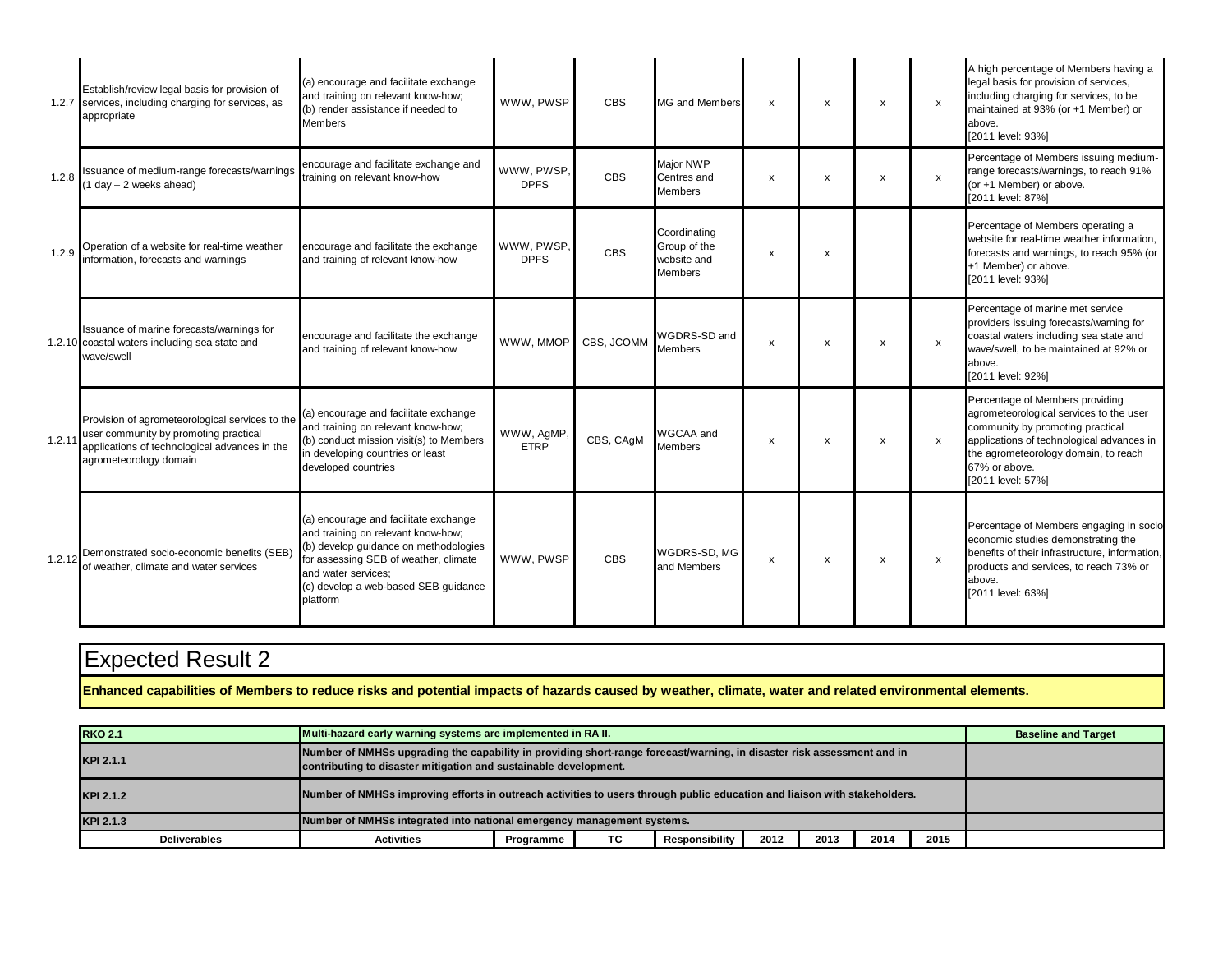| 2.1.1  | Improvement in hydrological warnings<br>capability through enhanced and effective<br>cooperation with other NMHSs | (a) use WMO Flood Forecasting Initiative<br>as platform;<br>(b) organize training course for Members                                                                                                                                                           | WWW. HWRP.<br><b>DRR</b> | CBS, CHy      | (a) WGH;<br>(b) WGDRS,<br>Members and<br>Coordinating<br>group of training<br>course | x                         | $\pmb{\mathsf{x}}$        | x                  | $\pmb{\times}$ | Number of Members having improvement<br>in hydrological warnings capability<br>through enhanced and effective co-<br>operation with other NMHSs, to reach<br>73% or above.<br>[2011 level: 63%] |
|--------|-------------------------------------------------------------------------------------------------------------------|----------------------------------------------------------------------------------------------------------------------------------------------------------------------------------------------------------------------------------------------------------------|--------------------------|---------------|--------------------------------------------------------------------------------------|---------------------------|---------------------------|--------------------|----------------|-------------------------------------------------------------------------------------------------------------------------------------------------------------------------------------------------|
| 2.1.2  | Improvement in adaptation capacity of water<br>resources systems in a changing climate                            | improve on requirements for climate<br>information for water managers                                                                                                                                                                                          | WWW, HWRP<br><b>WCP</b>  | CBS, CHy, CCI | WGH and<br><b>Members</b>                                                            | $\boldsymbol{\mathsf{x}}$ | $\boldsymbol{\mathsf{x}}$ | x                  | $\pmb{\times}$ | Number of Members having improved<br>adaptation capacity of water resources<br>systems in a changing climate, to reach<br>60% or above.<br>[2011 level: 50%]                                    |
| 2.1.3  | Improvement in capacity for water-related<br>disaster management (Hydrological extremes)                          | organize a workshop on the provision of<br>nput and support to disaster<br>management                                                                                                                                                                          | WWW, HWRP.<br><b>DRR</b> | CBS, CHy      | WGH. WGDRS.<br>Members and<br>Coordinating<br>group of training<br>course            | X                         | x                         | $\pmb{\mathsf{x}}$ | $\pmb{\times}$ | Number of Members having improved<br>capacity for water-related disaster<br>management, to reach 70% or above.<br>[2011 level: 60%]                                                             |
|        | 2.1.4 Issuance of storm surge warnings                                                                            | (a) use Coastal Flood Inundation<br>Demonstration Project (CFIDP) to<br>improve on capacity for coastal flood<br>forecasting and management (including<br>deltas and estuaries);<br>(b) encourage and facilitate exchange<br>and training on relevant know-how | WWW, DRR,<br>MMOP, TCP   | <b>CBS</b>    | (a) WGDRS;<br>(b) Members                                                            | X                         | $\pmb{\times}$            | x                  | $\pmb{\times}$ | Percentage of marine met service<br>providers issuing storm surge warnings,<br>to reach 80% (or +2 Member) or above.<br>[2011 level: 75%]                                                       |
| 2.1.5  | Provision of support for combating marine<br>pollution                                                            | (a) encourage Members to provide water<br>quality information of rivers discharging<br>into the oceans:<br>(b) encourage and facilitate exchange<br>and training on relevant know-how                                                                          | WWW, HWRP                | CBS, JCOMM    | (a) WGH:<br>(b) Members                                                              | X                         | $\boldsymbol{\mathsf{x}}$ |                    |                | Percentage of marine met service<br>providers providing support for combating<br>marine pollution, to reach 68% or above.<br>[2011 level: 58%]                                                  |
| 2.1.6  | Provision of support for search and rescue<br>operations                                                          | encourage and facilitate exchange and<br>training on relevant know-how                                                                                                                                                                                         | WWW. DRR                 | <b>CBS</b>    | WGDRS and<br>Members                                                                 | X                         | $\pmb{\times}$            |                    |                | Percentage of marine met service<br>providers providing support for search and<br>rescue, to reach 85% (or +2 Member) or<br>above.<br>[2011 level: 79%]                                         |
| 2.1.7  | Implementation of instrumentation (e.g.,<br>DART) for real-time monitoring of storm surge<br>or tsunami           | encourage and facilitate exchange and<br>raining on relevant know-how                                                                                                                                                                                          | WWW, TCP                 | CBS, CIMO     | Major Centres and<br>Members                                                         | $\boldsymbol{\mathsf{x}}$ | $\pmb{\times}$            | X                  | $\pmb{\times}$ | Number of systems implemented in the<br>region for real-time monitoring of storm<br>surge or tsunami.<br>(2011 survey: NOT reliable result - to be<br>determined in the next survey)            |
| 2.1.8  | Early warning system for frost formation and<br>heat waves                                                        | encourage and facilitate the exchange<br>and training of relevant know-how                                                                                                                                                                                     | <b>WWW</b>               | <b>CBS</b>    | WGDRS-SD and<br><b>Members</b>                                                       | x                         | $\boldsymbol{\mathsf{X}}$ | $\pmb{\mathsf{x}}$ | $\pmb{\times}$ | Percentage of Members operating early<br>warning system for frost formation and<br>heat waves, to reach 52% or above.<br>[2011 level: 42%]                                                      |
| 2.1.9  | Established/strengthened links with national<br>disaster managers                                                 | provide support and/or conduct expert<br>visit to Members in need, if necessary                                                                                                                                                                                | <b>DRR</b>               |               | <b>WGDRS</b> and<br><b>Members</b>                                                   | x                         | $\boldsymbol{\mathsf{x}}$ |                    |                | Percentage of Members having links with<br>national disaster managers, to reach 94%<br>or above.<br>[2011 level: 90%]                                                                           |
| 2.1.10 | Development/implementation of a public<br>education programme                                                     | encourage and facilitate exchange and<br>training on relevant know-how                                                                                                                                                                                         | ETRP, PWSP               | <b>CBS</b>    | WGDRS and<br>Members                                                                 | X                         | x                         |                    |                | Percentage of Members having a public<br>education programme, to reach 77% or<br>above.<br>[2011 level: 67%]                                                                                    |

**RKO 2.2**

**National integrated flood management plans are developed in RA II. Baseline and Target Baseline and Target**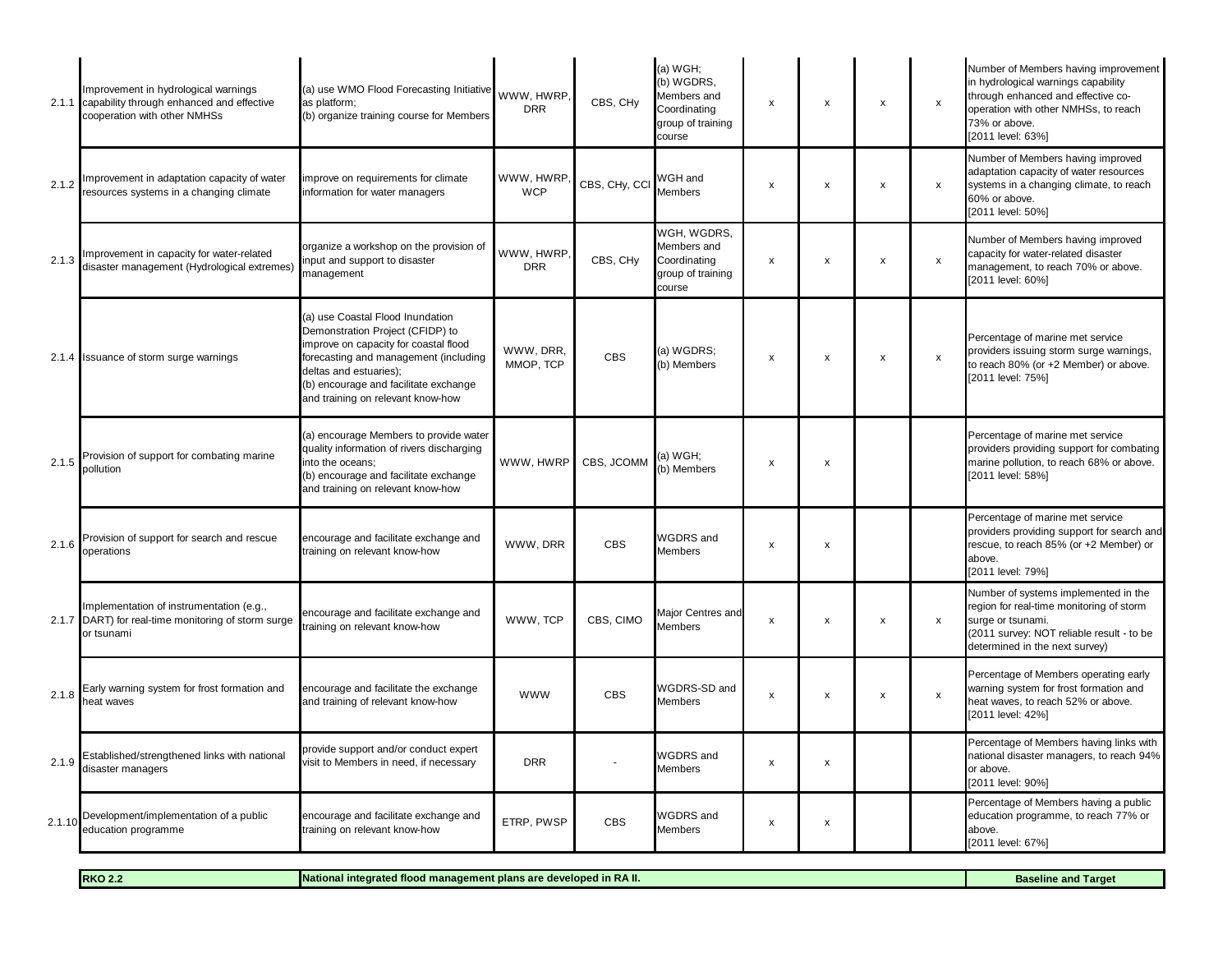|       | KPI 2.2.1                                                                                                                                | Number of NMHSs improving the capability in observation and development of products and services for the user community<br>including flood/flash and landslide/debris flow warnings.                                                                                                                                                                          |                          |                          |                             |                           |                           |      |                           |                                                                                                                                                                                                                                                              |
|-------|------------------------------------------------------------------------------------------------------------------------------------------|---------------------------------------------------------------------------------------------------------------------------------------------------------------------------------------------------------------------------------------------------------------------------------------------------------------------------------------------------------------|--------------------------|--------------------------|-----------------------------|---------------------------|---------------------------|------|---------------------------|--------------------------------------------------------------------------------------------------------------------------------------------------------------------------------------------------------------------------------------------------------------|
|       | <b>Deliverables</b>                                                                                                                      | <b>Activities</b>                                                                                                                                                                                                                                                                                                                                             | Programme                | TC                       | <b>Responsibility</b>       | 2012                      | 2013                      | 2014 | 2015                      |                                                                                                                                                                                                                                                              |
| 2.2.1 | Reliability of quality control procedures applied of observations;<br>on data collected from hydrological stations                       | (a) assess the performance of<br>hydrometric instruments and techniques<br>(b) prepare documentation for the<br>intercomparison of instruments and<br>methods of observations                                                                                                                                                                                 | WWW. HWRP                | CBS, CHy,<br><b>CIMO</b> | WGH, SG-IOS<br>and Members  | $\boldsymbol{\mathsf{x}}$ | $\boldsymbol{\mathsf{x}}$ |      |                           | Percentage of Members having<br>implemented reliability measures for their<br>quality control procedures applied on data<br>collected from their hydrological<br>observation stations, to reach 77% or<br>above.<br>[2011 level: 67%]                        |
|       | Hydrometric measurements with quality and<br>2.2.2 accuracy                                                                              | (a) provide guidance on the use of<br>appropriate instrumentation and methods<br>of observation in diverse conditions;<br>(b) improve sediment measuring<br>techniques;<br>(c) assess the accuracy and use of space<br>based observations for hydrometric<br>purposes                                                                                         | WWW, HWRP                | CBS, CHy,<br><b>CIMO</b> | WGH, SG-IOS<br>and Members  | $\pmb{\chi}$              | x                         |      |                           | (a) Number of Members having access to<br>use of appropriate instrumentation and<br>methods of observation in diverse<br>conditions, to reach 50% or above;<br>(b) Number of Members having access to<br>space-based observations, to reach 50%<br>or above. |
|       | 2.2.3 Calculation of runoff with quality and accuracy                                                                                    | (a) focus on the development of rating<br>curve:<br>(b) detect trends and variability in<br>selected river basins in the region;<br>(c) provide guidelines for calculating<br>runoff data accuracy                                                                                                                                                            | WWW, HWRP                | CBS, CHy                 | WGH and<br>Members:         | $\boldsymbol{\mathsf{x}}$ | $\boldsymbol{\mathsf{x}}$ |      |                           | Number of Members capable of<br>calculating runoff with quality and<br>accuracy, to reach 70% or above.<br>[2011 level: 60%]                                                                                                                                 |
|       | Measurement of changes in river flow in<br>2.2.4 snow/glacier-fed rivers (to assess effect of<br>climate change and climate variability) | (a) improve the measurement to include<br>the use of remote sensing;<br>(b) implement snow and glacier<br>observations and assess impacts on<br>mountain water resources;<br>(c) collate comprehensive information on<br>the regional status of glaciers and glacial<br>runoff in RA II (in collaboration with IGOS<br>- Cryosphere and CliC)                 | WWW, HWRP                | CBS, CHy,<br><b>CIMO</b> | WGH, SG-IOS<br>and Members; | $\pmb{\chi}$              | $\pmb{\times}$            |      |                           | Number of Members measuring changes<br>in river flow in snow/glacier-fed rivers, to<br>reach 53% or above.<br>[2011 level: 43%]                                                                                                                              |
| 2.2.5 | ssuance of flood, flash and urban flood<br>warnings and constantly improving upon them                                                   | (a) develop user-oriented flood<br>forecasting products;<br>(b) conduct mission visit(s) to Members<br>in developing countries or least<br>developed countries                                                                                                                                                                                                | WWW, HWRP.<br><b>DRR</b> | CBS, CHy                 | WGH, WGDRS<br>and Members   | $\pmb{\mathsf{x}}$        | $\pmb{\times}$            | x    | $\boldsymbol{\mathsf{x}}$ | Number of Members giving and<br>constantly improving flood and flash flood<br>warnings, to reach 80% or above.<br>[2011 level: 73%]                                                                                                                          |
| 2.2.6 | ssuance of landslide/debris flow warnings and<br>constantly improving upon them                                                          | (a) collect and disseminate guidance<br>materials and manuals on the<br>assessment of rainfall/flood induced<br>mass movement hazards;<br>(b) assess sedimentation rates in major<br>reservoirs;<br>(c) develop early warning methodologies<br>including documentation of best<br>practices;<br>(d) engage in hazard mapping of<br>sediment-related disasters | WWW, HWRP.<br><b>DRR</b> | CBS, CHy                 | WGH, WGDRS<br>and Members:  | $\pmb{\mathsf{x}}$        | $\pmb{\times}$            | x    | X                         | Number of Members giving and<br>constantly improving landslide/debris flow<br>warnings, to reach 45% or above.<br>[2011 level: 33%]                                                                                                                          |

| <b>RKO 2.3</b> | <b>Solution</b> Drought early warning systems are improved in RA II. | <b>Baseline and Target</b> |
|----------------|----------------------------------------------------------------------|----------------------------|
| KPI 2.3.       | Number of NMHSs enhancing the drought early warning system.          |                            |
|                |                                                                      |                            |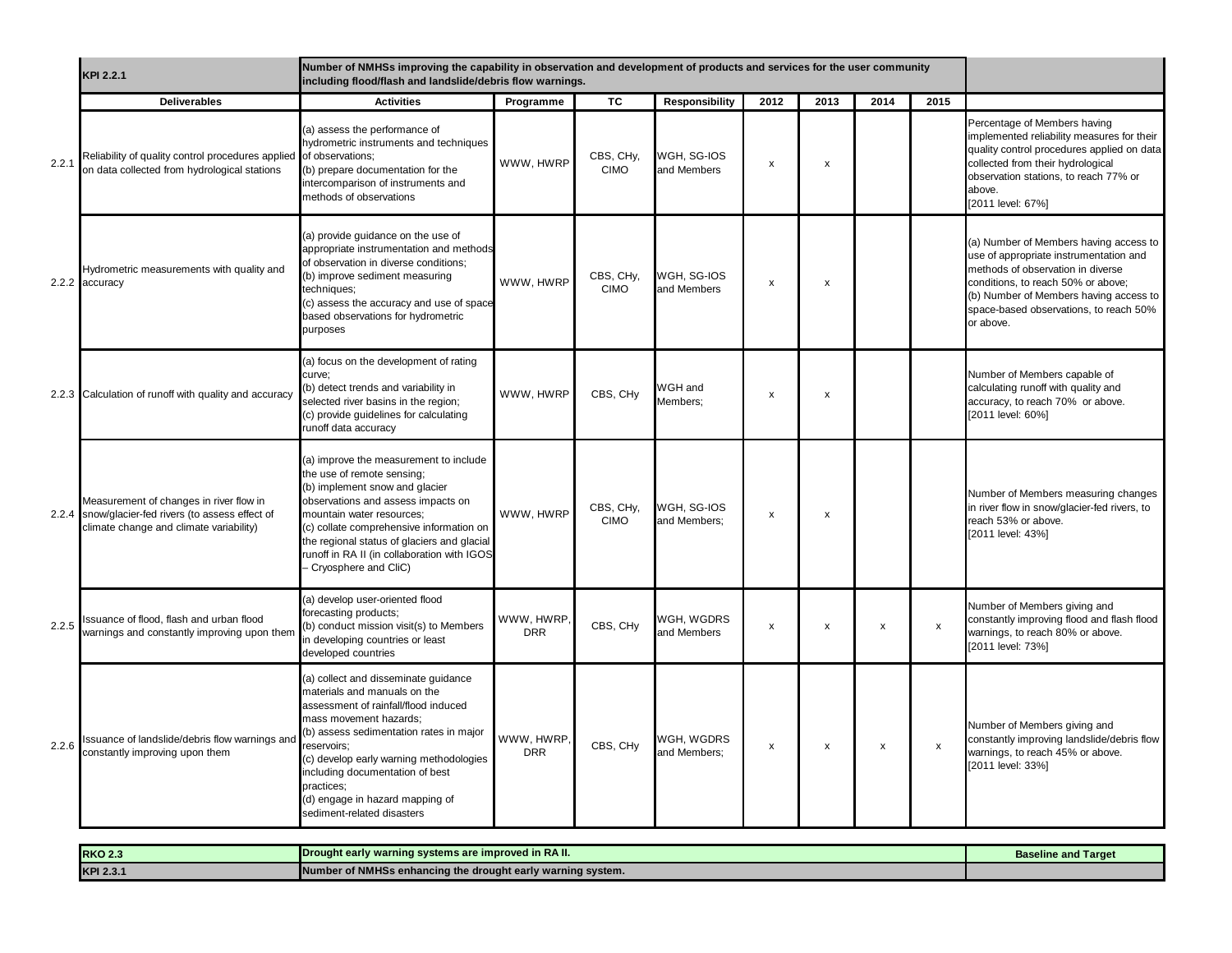| <b>Deliverables</b>                              | <b>Activities</b>                                                                                                                                                          | Programme | ТC                                    | <b>Responsibility</b>     | 2012 | 2013 | 2014 | 2015 |                                                                                                                            |
|--------------------------------------------------|----------------------------------------------------------------------------------------------------------------------------------------------------------------------------|-----------|---------------------------------------|---------------------------|------|------|------|------|----------------------------------------------------------------------------------------------------------------------------|
| 2.3.1 Monitoring and warning systems for drought | (a) develop indicators for the<br>determination of the onset of hydrological<br>droughts:<br>(b) prepare guidance for the<br>development of drought monitoring<br>networks | WWW. HWRP | CBS, CH <sub>V</sub> ,<br><b>CIMO</b> | WGH and<br><b>Members</b> |      |      |      |      | Percentage of Members having<br>monitoring and warning systems for<br>drought, to reach 63% or above.<br>[2011 level: 53%] |

Enhanced capabilities of Members to produce better weather, climate, water and related environmental information, predictions and warnings to support in particular disaster<br>risk reduction and climate impact and adaptation

|       | <b>RKO 3.1</b>                                                                                                                                    | Weather information and prediction products are improved in RA II.                                                                                                                                                                                                                                                                                                                                                                                                                                                   |                          | <b>Baseline and Target</b> |                                                                                                                       |                           |                           |                           |                           |                                                                                                                                                                 |
|-------|---------------------------------------------------------------------------------------------------------------------------------------------------|----------------------------------------------------------------------------------------------------------------------------------------------------------------------------------------------------------------------------------------------------------------------------------------------------------------------------------------------------------------------------------------------------------------------------------------------------------------------------------------------------------------------|--------------------------|----------------------------|-----------------------------------------------------------------------------------------------------------------------|---------------------------|---------------------------|---------------------------|---------------------------|-----------------------------------------------------------------------------------------------------------------------------------------------------------------|
|       | KPI 3.1.1                                                                                                                                         | Number of NMHSs generating NWP products and producing weather forecasts.                                                                                                                                                                                                                                                                                                                                                                                                                                             |                          |                            |                                                                                                                       |                           |                           |                           |                           |                                                                                                                                                                 |
|       | <b>Deliverables</b>                                                                                                                               | <b>Activities</b>                                                                                                                                                                                                                                                                                                                                                                                                                                                                                                    | Programme                | ТC                         | <b>Responsibility</b>                                                                                                 | 2012                      | 2013                      | 2014                      | 2015                      |                                                                                                                                                                 |
| 3.1.1 | Operational access to NWP products from<br>major centres and effective use and<br>interpretation of all NWP products in<br>forecasting operations | (a) provide support and/or conduct expert<br>visit to Members in need, as necessary;<br>(b) implement RA II Pilot Project to<br>Develop Support for NMHSs in<br>Numerical Weather Prediction, which is<br>to develop a consortium comprising<br>NWP operators and product providers to<br>support and assist NMHSs in their full<br>use of NWP products and in the<br>development of NWP activities suited to<br>their circumstances, in their provision of<br>weather services, including forecasts and<br>warnings | WWW, DPFS                | <b>CBS</b>                 | (a) SG-WIS:<br>(b) Coordinating<br>Group of the RA II<br>Pilot Project,<br>Major NWP<br>Centres and<br><b>Members</b> | $\boldsymbol{\mathsf{x}}$ | x                         | $\pmb{\chi}$              | x                         | Percentage of Members having access to<br>NWP products and using it in forecasting<br>operations, to reach 93% (or +1 Member)<br>or above.<br>[2011 level: 90%] |
|       | Extended use of Ensemble Prediction System<br>3.1.2 (EPS) and consensus technique for tropical<br>cyclone forecasting                             | encourage and facilitate the exchange<br>and training of relevant know-how                                                                                                                                                                                                                                                                                                                                                                                                                                           | WWW, DPFS,<br><b>TCP</b> | <b>CBS</b>                 | Maior NWP<br>Centres, RSMC<br>and Members                                                                             | X                         | $\boldsymbol{\mathsf{x}}$ |                           |                           | Percentage of Members extending the<br>use of EPS and consensus technique for<br>tropical cyclone forecasting, to reach 50%<br>or above.<br>[2011 level: 40%]   |
| 3.1.3 | Operational nowcasting (0-6 hours ahead)<br>service on high-impact weather                                                                        | (a) provide training and technical support<br>to flash flood and urban flood forecasting;<br>(b) encourage and facilitate exchange<br>and training on relevant know-how                                                                                                                                                                                                                                                                                                                                              | WWW, DRR,<br><b>DPFS</b> | <b>CBS</b>                 | (a) WGDRS;<br>(b) Members                                                                                             | x                         | x                         | x                         | $\boldsymbol{\mathsf{x}}$ | Percentage of Members providing<br>operational nowcasting service on high-<br>impact weather, to reach 86% (or +2<br>Member) or above.<br>[2011 level: 80%]     |
| 3.1.4 | Short-range forecasts and warnings (6-24<br>hours ahead)                                                                                          | encourage and facilitate exchange and<br>training on relevant know-how                                                                                                                                                                                                                                                                                                                                                                                                                                               | WWW, DRR,<br><b>DPFS</b> | <b>CBS</b>                 | <b>WGDRS</b> and<br><b>Members</b>                                                                                    | X                         | $\mathsf{x}$              | $\mathsf{x}$              | $\mathsf{x}$              | Percentage of Members issuing short-<br>range forecasts/warnings, to be<br>maintained at 100%.<br>[2011 level: 100%]                                            |
|       | Enhanced capability of severe weather<br>3.1.5 forecasting and warning services through<br><b>SWFDP</b>                                           | (a) implement regional components of<br>Severe Weather Demonstration Project,<br>in particular SWFDP-Southeast Asia and<br>SWFDP-Bay of Bengal<br>(b) increase awareness of SWFDP and<br>utilization by NMHS                                                                                                                                                                                                                                                                                                         | WWW. DPFS                | CBS, CAS                   | Members and<br>Coordinating<br>group of SWFDP-<br>SeA/BB                                                              | x                         | $\boldsymbol{\mathsf{x}}$ | $\boldsymbol{\mathsf{x}}$ | $\mathsf{x}$              | Number of Members which benefited from<br>SWFDP. (to be determined in the next<br>survey)                                                                       |
|       | KPI 3.1.2                                                                                                                                         | Number of NMHSs providing standardized products such as monthly and seasonal predictions.                                                                                                                                                                                                                                                                                                                                                                                                                            |                          |                            |                                                                                                                       |                           |                           |                           |                           |                                                                                                                                                                 |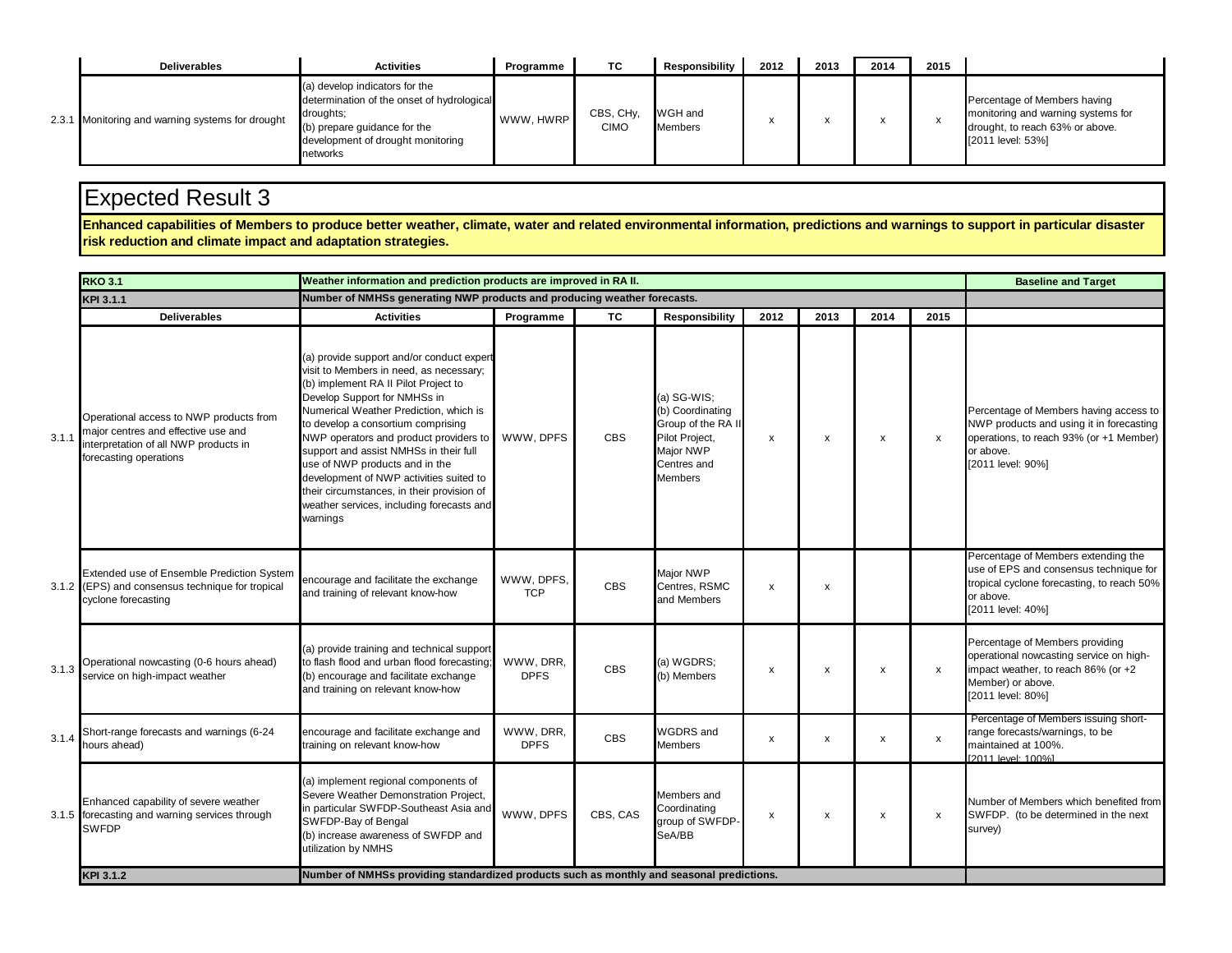|       | <b>Deliverables</b>                                 | <b>Activities</b>                                                                                                       | Programme | <b>TC</b> | Responsibility           | 2012 | 2013 | 2014 | 2015 |                                                                                                                                       |
|-------|-----------------------------------------------------|-------------------------------------------------------------------------------------------------------------------------|-----------|-----------|--------------------------|------|------|------|------|---------------------------------------------------------------------------------------------------------------------------------------|
| 3.1.6 | Provision of monthly/seasonal climate<br>prediction | (a) further establish sub-regional RCOFs;<br>(b) encourage and facilitate exchange<br>and training on relevant know-how | WCP. DPFS | CCI. CBS  | WGCAA-CAS<br>and Members |      |      |      |      | Percentage of Members providing<br>monthly/seasonal climate prediction, to<br>reach 75% (or +1 Member) or above.<br>[2011 level: 70%] |

|       | <b>RKO 3.2</b>                                                                   | <b>Baseline and Target</b>                                                                                                                                                   |            |           |                                                 |      |      |                    |                |                                                                                                                                                                                                                                                                                                                                                                                                                                                                                                                                                                                                        |
|-------|----------------------------------------------------------------------------------|------------------------------------------------------------------------------------------------------------------------------------------------------------------------------|------------|-----------|-------------------------------------------------|------|------|--------------------|----------------|--------------------------------------------------------------------------------------------------------------------------------------------------------------------------------------------------------------------------------------------------------------------------------------------------------------------------------------------------------------------------------------------------------------------------------------------------------------------------------------------------------------------------------------------------------------------------------------------------------|
|       | KPI 3.2.1                                                                        | Number of NMHSs upgrading the capability in observation and in development of climate services to meet users' diverse<br>requirements in respect of sustainable development. |            |           |                                                 |      |      |                    |                |                                                                                                                                                                                                                                                                                                                                                                                                                                                                                                                                                                                                        |
|       | <b>KPI 3.2.2</b>                                                                 | Number of operational Regional Climate Centres providing inputs for the National Climate Centres.                                                                            |            |           |                                                 |      |      |                    |                |                                                                                                                                                                                                                                                                                                                                                                                                                                                                                                                                                                                                        |
|       | KPI 3.2.3                                                                        | Number of users receiving climatological products periodically.                                                                                                              |            |           |                                                 |      |      |                    |                |                                                                                                                                                                                                                                                                                                                                                                                                                                                                                                                                                                                                        |
|       | <b>Deliverables</b>                                                              | <b>Activities</b>                                                                                                                                                            | Programme  | TC        | Responsibility                                  | 2012 | 2013 | 2014               | 2015           |                                                                                                                                                                                                                                                                                                                                                                                                                                                                                                                                                                                                        |
| 3.2.1 | Enhanced capability in climate observations                                      | encourage and facilitate exchange and<br>training on relevant know-how                                                                                                       | <b>WCP</b> | CCI       | <b>WGCAA-CAS</b><br>and Members                 | x    | x    | $\pmb{\mathsf{x}}$ | x              | Percentage of Members increasing the<br>number of climatological stations operated<br>or supervised by them and the number of<br>climate variables measured and<br>processed, to reach 57% or above<br>[2011 level: 47%];<br>Percentage of Members increasing the<br>issuance of climatological statistics and<br>indices and make them easily available<br>and delivered to users, to reach 90% or<br>above<br>[2011 level: 87%];<br>Percentage of Members making<br>observations to monitor climate change<br>and climate variability, to reach 86% (or<br>+1 Member) or above.<br>[2011 level: 83%] |
| 3.2.2 | Enhanced capability in providing climate<br>services to meet users' requirements | facilitate exchange and training on<br>relevant know-how by RCCs                                                                                                             | WCP, DPFS  | CCI, CBS  | WGCAA-CAS.<br><b>RCCs</b> and<br><b>Members</b> | x    | x    |                    |                | Percentage of Members systematically<br>increasing the number of users receiving<br>climatological products periodically, to<br>reach 95% or above<br>[2011 level: 93%];<br>Percentage of Members providing<br>meteorological and climatological<br>information for the sustainable use and<br>conservation of natural resources to be<br>maintained at 97% or above.<br>[2011 level: 97%]                                                                                                                                                                                                             |
| 3.2.3 | Maintenance of metadata records for their<br>observation stations                | encourage and facilitate exchange and<br>training on relevant know-how                                                                                                       | WCP, WWW   | CCI, CIMO | WGCAA, SG-IOS<br>and Members                    | x    | х    | x                  | $\pmb{\times}$ | Percentage of Members maintaining<br>metadata records for their observation<br>stations, to reach 90% or above.<br>[2011 level: 87%]                                                                                                                                                                                                                                                                                                                                                                                                                                                                   |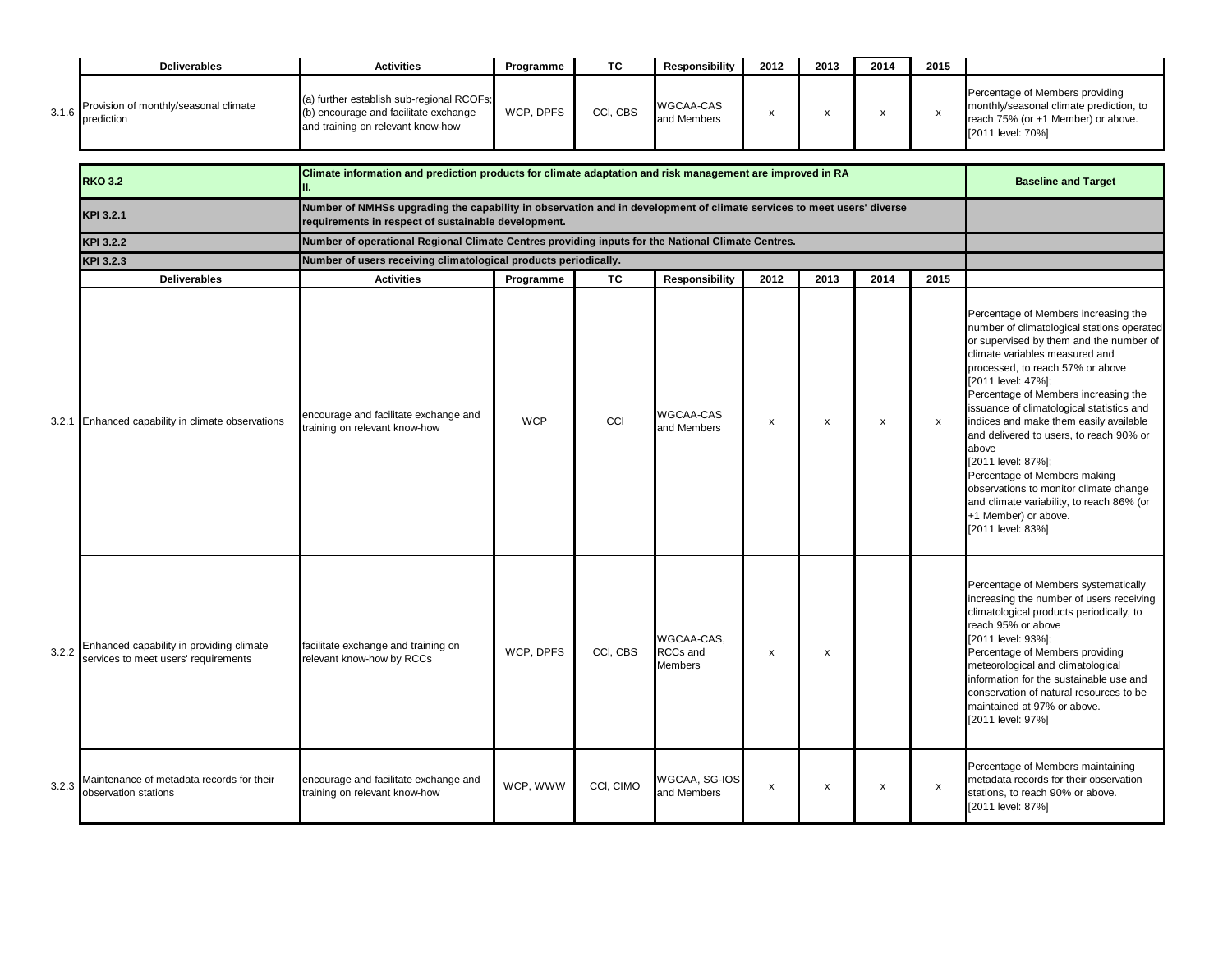| 3.2.4 Enhancement and establishment of the<br>Regional Climate Centres (RCCs)                                                                                                                                                                                                        | (a) improve RCC products to meet<br>Members' requirements;<br>(b) encourage and facilitate candidate<br>RCCs to demonstrate the capabilities<br>and move on to designation process | WCP, DPFS | CCI, CBS   | (a) BCC $&TCC$ ;<br>(b) WGCAA-CAS<br>and Members | х | x | x | Number of RCCs established and<br>designated, to reach 4 or above.<br>[2011 level: 2]                                                                                                                                                            |
|--------------------------------------------------------------------------------------------------------------------------------------------------------------------------------------------------------------------------------------------------------------------------------------|------------------------------------------------------------------------------------------------------------------------------------------------------------------------------------|-----------|------------|--------------------------------------------------|---|---|---|--------------------------------------------------------------------------------------------------------------------------------------------------------------------------------------------------------------------------------------------------|
| Marine observations and providing data to<br>support global and regional climate studies,<br>3.2.5 Including participation in GLOSS (Global Sea<br>Level Observing System) to monitor long-term training on relevant know-how<br>sea-level changes associated with global<br>warming | encourage and facilitate exchange and                                                                                                                                              | WCP, MMOP | CCI, JCOMM | WGCAA and<br>Members                             | x | x |   | Percentage of marine met service<br>providers making marine observations<br>and providing data to support global and<br>regional climate studies, to reach 50% or<br>above.<br>[2011 level: 38%]                                                 |
| Adoption of innovative agrometeorological<br>3.2.6 adaptation strategies in face of climate<br>variability and climate change                                                                                                                                                        | encourage and facilitate exchange and<br>training on relevant know-how                                                                                                             | WCP, AgMP | CCI, CAqM  | WGCAA and<br><b>Members</b>                      | ж | x | x | Percentage of Members engaging in<br>advising users on the adoption of<br>innovative agrometeorological adaptation<br>strategies in face of climate variability and<br>climate change, to reach 50% of<br>Members or above.<br>[2011 level: 37%] |

|       | <b>RKO 3.3</b>                                                                                                                                            | Hydrological information and products, including water resource assessments, are improved in RA II.                                                                                                                                                                                |                                                                                                                                                                 |                 |                                            |      |      |      |      | <b>Baseline and Target</b>                                                                                                                                                                                                  |  |  |  |
|-------|-----------------------------------------------------------------------------------------------------------------------------------------------------------|------------------------------------------------------------------------------------------------------------------------------------------------------------------------------------------------------------------------------------------------------------------------------------|-----------------------------------------------------------------------------------------------------------------------------------------------------------------|-----------------|--------------------------------------------|------|------|------|------|-----------------------------------------------------------------------------------------------------------------------------------------------------------------------------------------------------------------------------|--|--|--|
|       | <b>KPI 3.3.1</b>                                                                                                                                          |                                                                                                                                                                                                                                                                                    | Number of NMHSs having established Quality Management Frameworks for Hydrology using current guidance materials for<br>hydrology and water resource management. |                 |                                            |      |      |      |      |                                                                                                                                                                                                                             |  |  |  |
|       | <b>Deliverables</b>                                                                                                                                       | <b>Activities</b>                                                                                                                                                                                                                                                                  | Programme                                                                                                                                                       | <b>TC</b>       | <b>Responsibility</b>                      | 2012 | 2013 | 2014 | 2015 |                                                                                                                                                                                                                             |  |  |  |
| 3.3.1 | <b>Establishment of Quality Management</b><br>Frameworks for Hydrology using current<br>guidance materials for hydrology and water<br>resource management | encourage and facilitate exchange and<br>training on relevant know-how                                                                                                                                                                                                             | WCP, HWRP                                                                                                                                                       | CCI, CHy        | WGH, WGCAA,<br>RA II and<br><b>Members</b> | x    | X    | x    |      | Percentage of Members establishing<br>Quality Management Frameworks for<br>Hydrology, to reach [##]% or above. (to be<br>determined in the next survey)                                                                     |  |  |  |
| 3.3.2 | Assessment of basin-wide water resources<br>availability, including use of climate predictions scenarios;                                                 | (a) prepare assessment and outlook of<br>basin-wide availability water surplus and<br>deficits on a national levels in a regional<br>context including the use of climate<br>(b) set up knowledge base to adapt to<br>changes in water resources availability<br>(trends, outlook) | WCP, HWRP                                                                                                                                                       | CCI, CHy        | WGH, WGCAA<br>and Members                  | X    | X    | x    | x    | Number of Members carrying out<br>assessment of basin-wide water resources<br>availability, including use of climate<br>predictions, to reach [##]% or above. (to<br>be determined in the next survey)                      |  |  |  |
|       | Implementation of Water Resources<br>3.3.3 Assessment (WRA)                                                                                               | (a) develop and promote new<br>approaches for WRA;<br>(b) develop continuous monitoring tool<br>and regional database for WRA;<br>(c) provide quidance materials for WRA<br>and its variability linking to climate<br>predictions                                                  | <b>HWRP</b>                                                                                                                                                     | CH <sub>V</sub> | WGH and<br><b>Members</b>                  | X    | x    | x    | X    | Number of Members implementing WRA,<br>to reach [##]% or above. (to be<br>determined in the next survey)                                                                                                                    |  |  |  |
| 3.3.4 | Development of national and regional capacity<br>building programmes and related training<br>activities for hydrological services                         | encourage and facilitate exchange and<br>training on relevant know-how                                                                                                                                                                                                             | <b>HWRP</b>                                                                                                                                                     | CH <sub>V</sub> | WGH and<br><b>Members</b>                  | х    | x    | X    | x    | Percentage of Members participating in<br>the development of national and regional<br>capacity building programmes and related<br>training activities, to reach [##]% or<br>above. (to be determined in the next<br>survey) |  |  |  |

| <b>RKO 3.4</b>      | <b>IDrought information and prediction for risk management is improved in RA II.</b> |                                                                                 |  |  |  |  |  |  |  |  |
|---------------------|--------------------------------------------------------------------------------------|---------------------------------------------------------------------------------|--|--|--|--|--|--|--|--|
| KPI 3.4.1           |                                                                                      | Number of NMHSs and Regional Centres issuing drought information and prediction |  |  |  |  |  |  |  |  |
| <b>Deliverables</b> | ТC<br>2012<br>2014<br>2013<br>2015<br>Responsibility<br>Activities<br>Programme      |                                                                                 |  |  |  |  |  |  |  |  |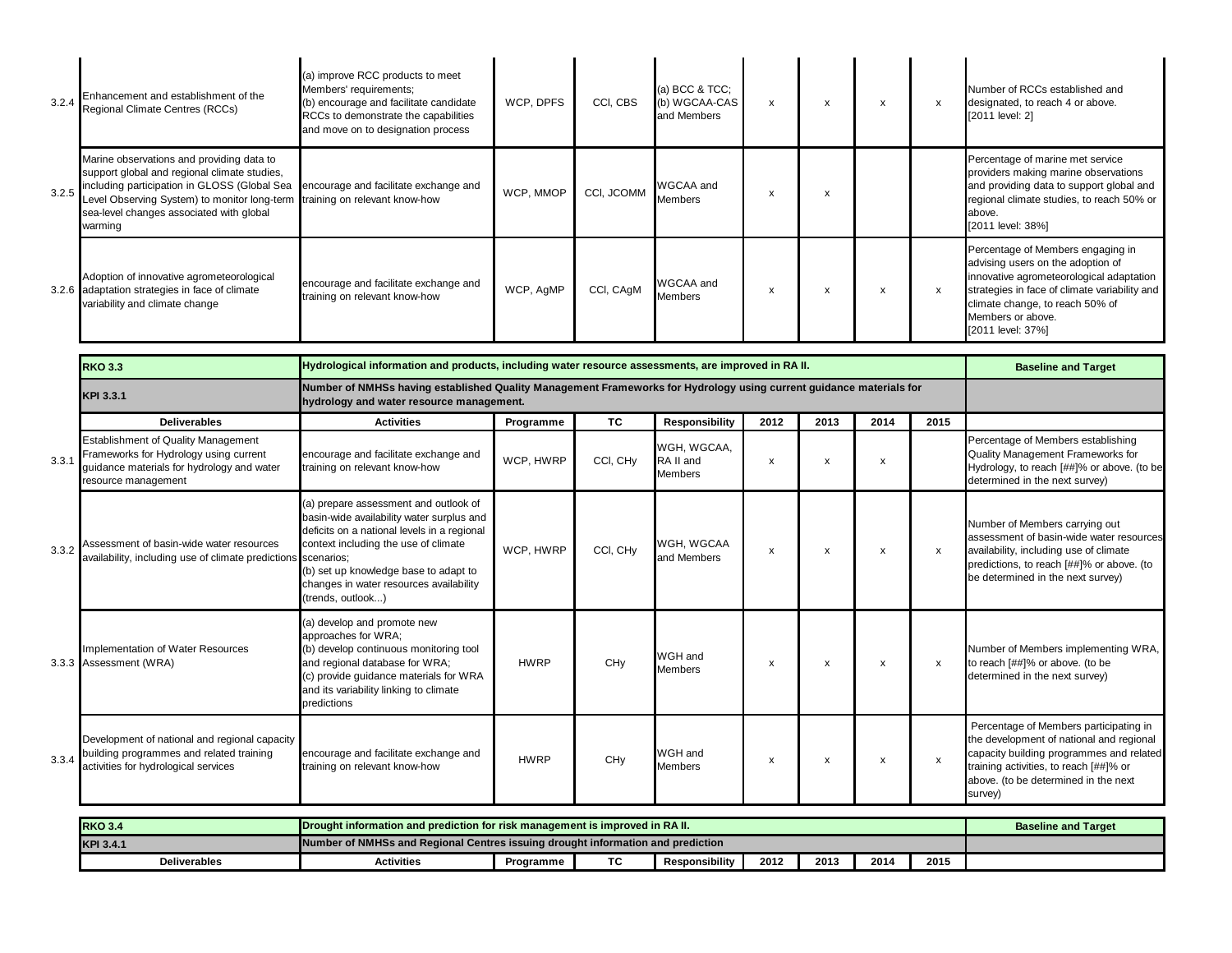|  | Enhanced preparedness to predict and<br>3.4.1 manage hydrological droughts and knowledge drought management programme:<br>for decision-making | (a) follow up on drought related research<br>and action activities including CAqM and<br>(b) document national quidance<br>materials to manage droughts | WWW. WCP.<br><b>HWRP</b> | CBS, CH <sub>v</sub><br>CIMO. CCI | WGCAA, WGH<br>and Members |  |  |  |  | Number of Members having enhanced its<br>preparedness to predict and manage<br>hydrological droughts and its knowledge<br>for decision-making, to reach 67% or<br>above.<br>[2011 level: 57%] |
|--|-----------------------------------------------------------------------------------------------------------------------------------------------|---------------------------------------------------------------------------------------------------------------------------------------------------------|--------------------------|-----------------------------------|---------------------------|--|--|--|--|-----------------------------------------------------------------------------------------------------------------------------------------------------------------------------------------------|
|--|-----------------------------------------------------------------------------------------------------------------------------------------------|---------------------------------------------------------------------------------------------------------------------------------------------------------|--------------------------|-----------------------------------|---------------------------|--|--|--|--|-----------------------------------------------------------------------------------------------------------------------------------------------------------------------------------------------|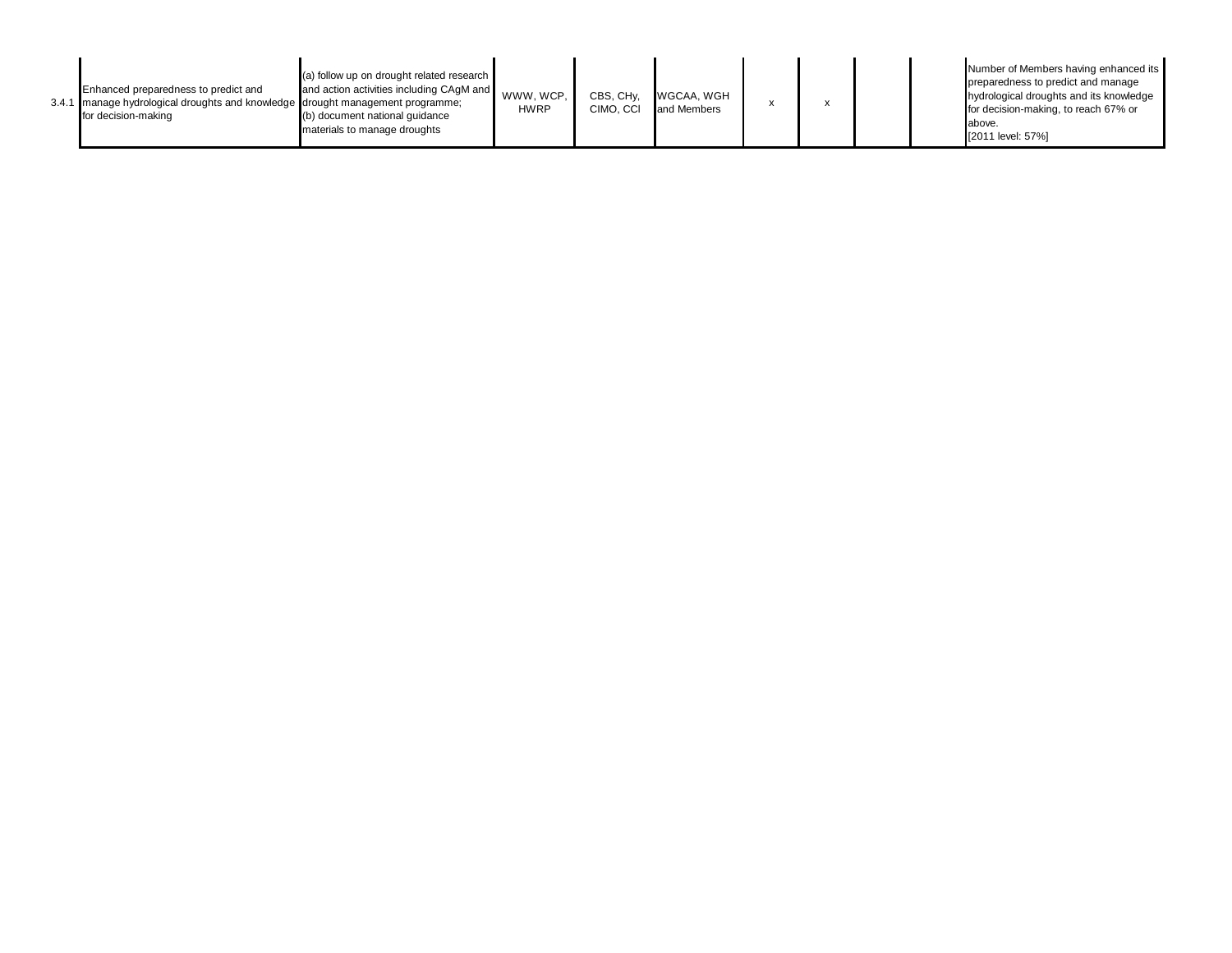**Enhanced capabilities of Members to access, develop, implement and use integrated and interoperable surface-based and space-based systems for weather, climate and hydrological observations, as well as related environmental observations, based on world standards set by WMO.**

|       | <b>RKO 4.1</b>                                                                                                                                                                                                           | WMO Integrated Global Observing System (WIGOS) is implemented in RA II.                                                                                                                                                                                                                  |                                                         |                          |                                                                                                            |                           |                |      |                           | <b>Baseline and Target</b>                                                                                                                                                                                                                                                                                                  |  |  |
|-------|--------------------------------------------------------------------------------------------------------------------------------------------------------------------------------------------------------------------------|------------------------------------------------------------------------------------------------------------------------------------------------------------------------------------------------------------------------------------------------------------------------------------------|---------------------------------------------------------|--------------------------|------------------------------------------------------------------------------------------------------------|---------------------------|----------------|------|---------------------------|-----------------------------------------------------------------------------------------------------------------------------------------------------------------------------------------------------------------------------------------------------------------------------------------------------------------------------|--|--|
|       | <b>RKO 4.1.1</b>                                                                                                                                                                                                         | WIGOS is implemented in the Region based on CONOPS and RA II WIGOS Implementation Plan.                                                                                                                                                                                                  |                                                         |                          |                                                                                                            |                           |                |      |                           |                                                                                                                                                                                                                                                                                                                             |  |  |
|       | KPI 4.1.1.1                                                                                                                                                                                                              | Number of NMHSs that have successfully implemented the WIGOS in compliance with CONOPS.                                                                                                                                                                                                  |                                                         |                          |                                                                                                            |                           |                |      |                           |                                                                                                                                                                                                                                                                                                                             |  |  |
|       | KPI 4.1.1.2                                                                                                                                                                                                              | Number of NMHSs that deliver high-quality observational data.                                                                                                                                                                                                                            |                                                         |                          |                                                                                                            |                           |                |      |                           |                                                                                                                                                                                                                                                                                                                             |  |  |
|       | KPI 4.1.1.3                                                                                                                                                                                                              | Increased observing systems' interoperability, data compatibility and traceability of observations.                                                                                                                                                                                      |                                                         |                          |                                                                                                            |                           |                |      |                           |                                                                                                                                                                                                                                                                                                                             |  |  |
|       | KPI 4.1.1.4                                                                                                                                                                                                              |                                                                                                                                                                                                                                                                                          | Increased availability of observational data for users. |                          |                                                                                                            |                           |                |      |                           |                                                                                                                                                                                                                                                                                                                             |  |  |
|       | <b>Deliverables</b>                                                                                                                                                                                                      | <b>Activities</b>                                                                                                                                                                                                                                                                        | Programme                                               | <b>TC</b>                | <b>Responsibility</b>                                                                                      | 2012                      | 2013           | 2014 | 2015                      |                                                                                                                                                                                                                                                                                                                             |  |  |
|       | Regular maintenance and calibration of<br>observation instruments, and implementation<br>4.1.1 of reliability measures on quality management<br>routines and procedures of weather<br>observations                       | (a) implement the RA II Pilot Project to<br>Enhance the Availability and Quality<br>Management Support for NMHSs in<br>Surface, Climate and Upper-air<br>Observations:<br>(b) report on status on calibration<br>instruments:<br>(c) provide education and training<br>support for NMHSs | IMOP, WWW                                               | CIMO, CBS                | (a) Coordinating<br>Group of the RA II<br>Pilot Project;<br>(b) WMO/DRA<br>and developed<br><b>Members</b> | x                         | X              | x    | $\boldsymbol{\mathsf{x}}$ | Percentage of Members having a regular<br>programme for maintenance and<br>calibration of observation instruments,<br>and implementing reliability measures on<br>their quality management routines and<br>procedures of weather observations, to<br>reach 93% or above.<br>[2011 level: 90%]                               |  |  |
| 4.1.2 | Availability of qualified maintenance<br>technicians in NMHSs                                                                                                                                                            | implement the Pilot Project to enhance<br>the Availability and Quality Management<br>Support for NMHSs in Surface, Climate<br>and Upper-air Observations;                                                                                                                                | IMOP, WWW                                               | CIMO, CBS                | Coordinating<br>Group of the Pilot<br>Project;                                                             | $\boldsymbol{\mathsf{x}}$ | X              | x    | $\boldsymbol{\mathsf{x}}$ | Percentage of Members having qualified<br>maintenance technicians in their service,<br>to reach 86% or above.<br>[2011 level: 83%]                                                                                                                                                                                          |  |  |
| 4.1.3 | Ensuring the accuracy of the instruments they<br>use                                                                                                                                                                     | (a) identify quality requirements and user<br>expectations;<br>(b) monitor data quality by utilizing NWP<br>QC monitoring reports;<br>(c) enhance capacities of RA II RICs;<br>(d) organize RIC training workshops for<br>Members:                                                       | IMOP, WWW                                               | CIMO. CBS                | SG-IOS and<br><b>Members</b>                                                                               | $\boldsymbol{\mathsf{x}}$ | $\pmb{\times}$ | x    | $\boldsymbol{\mathsf{x}}$ | (i) Percentage of Members using the<br>service of RICs (Regional Instrument<br>Centre), to reach 57% or above.<br>[2011 level: 47%];<br>(ii) Percentage of Members using the<br>service of national standards laboratory /<br>institution, to reach 80% or above.<br>[2011 level: 70%]                                      |  |  |
|       | Reliability of maintenance procedures for<br>measurement and equipment (including<br>4.1.4 gauges) in hydrological stations and of quality<br>control procedures applied on data collected<br>from hydrological stations | develop SOPs for operation and<br>maintenance of stations                                                                                                                                                                                                                                | IMOP, HWR,<br><b>WWW</b>                                | CIMO, CHY,<br><b>WWW</b> | <b>WGH</b>                                                                                                 | $\boldsymbol{\mathsf{x}}$ | х              |      |                           | Percentage of Members having<br>implemented reliability measures for their<br>maintenance procedures for<br>measurement and equipment in<br>hydrological stations and for their quality<br>control procedures applied on data<br>collected from their hydrological stations,<br>to reach 77% or above.<br>[2011 level: 67%] |  |  |
| 4.1.5 | Real-time delivery of measured observations at the Availability and Quality Management<br>remote stations                                                                                                                | Implement the Pilot Project to enhance<br>Support for NMHSs in Surface, Climate<br>and Upper-air Observations                                                                                                                                                                            | <b>WWW</b>                                              | <b>CBS</b>               | Coordinating<br>Group of the Pilot<br>Project:                                                             | x                         | x              | x    | $\mathsf{x}$              | Percentage of Members implementing<br>real-time relay of measured observations<br>from remote stations, to reach 90% or<br>above.<br>[2011 level: 87%]                                                                                                                                                                      |  |  |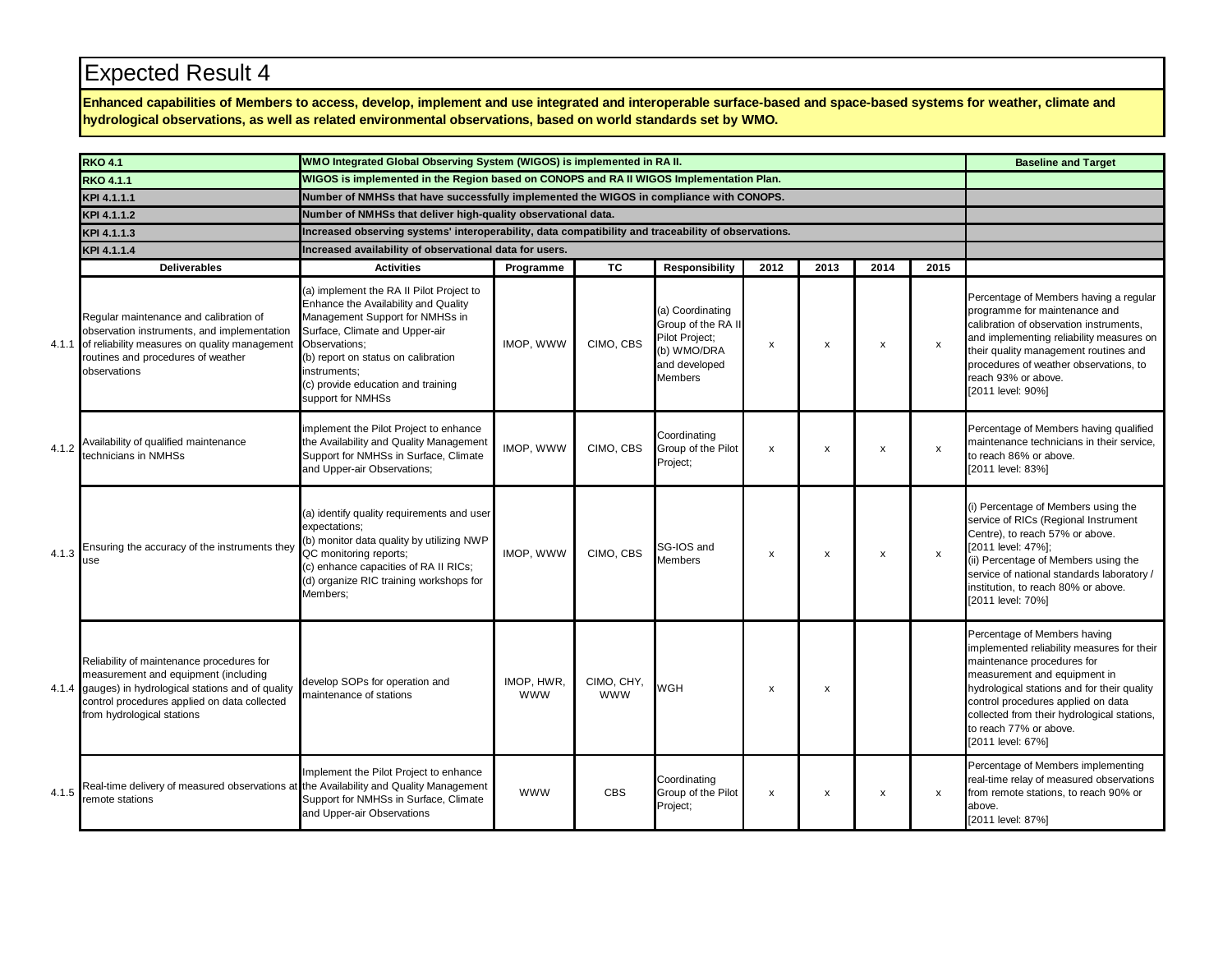| 4.1.6  | Increased observational data availability for<br>users                                                         | monitor availability of data, identify<br>deficiencies and propose measures for<br>their resolutions                                                                                                                                                                                                                                                                                                                                                                                                                                                                                  | <b>WWW</b> | <b>CBS</b> | SG-IOS, RA II,<br>WMO/RAP and<br>Members                                                                                                    | $\pmb{\chi}$              | $\pmb{\times}$ | X    | x                  | Percentage of Members with increased<br>observational data availability for users, to<br>reach [##]% or above. (to be determined<br>in the next survey) |
|--------|----------------------------------------------------------------------------------------------------------------|---------------------------------------------------------------------------------------------------------------------------------------------------------------------------------------------------------------------------------------------------------------------------------------------------------------------------------------------------------------------------------------------------------------------------------------------------------------------------------------------------------------------------------------------------------------------------------------|------------|------------|---------------------------------------------------------------------------------------------------------------------------------------------|---------------------------|----------------|------|--------------------|---------------------------------------------------------------------------------------------------------------------------------------------------------|
| 4.1.7  | Development and update of Regional WIGOS Implementation Plan for the Evolution of<br>Implementation Plan (WIP) | (a) establish a Task Team on Regional<br>WIP:<br>(b) identify key regional requirements of<br>users and determine regional priorities;<br>(c) encourage Members to develop<br>national WIGOS Implementation Plan;<br>(d) encourage Members to develop<br>national reports on progress of<br>Global Observing Systems (EGOS-IP);<br>(e) develop a portal to share EGOS<br>national reports;<br>(f) provide Members with technical<br>guidance and capacity development<br>support;<br>(g) coordinate with SG-WIS;<br>(h) report progress of RA II Regional WIP<br>projects to RA II MG | <b>WWW</b> | <b>CBS</b> | (a) Task Team;<br>(b) SG-IOS;<br>$(c)$ SG-IOS;<br>(d) RA II and<br>WMO OBS Dept.<br>(e) SG-IOS and<br>WMO OBS<br>(f) Members and<br>WMO OBS | x                         | X              |      |                    | Presentation of the 1st version of the<br>Regional WIGOS Implementation Plan to<br>RA II-15.                                                            |
| 4.1.8  | Development of RA II WIGOS/WIS<br>Observation and Information Portal                                           | (a) make a comprehensive review of all<br>existing observing systems in the<br>Region;<br>(b) develop a portal for comprehensive<br>weather data and products;<br>(c) develop a portal for standard and best<br>practices and interlink the portal with<br>related websites                                                                                                                                                                                                                                                                                                           | <b>WWW</b> | <b>CBS</b> | $(a)$ SG-IOS;<br>(b) Task Team;<br>(c) Task Team                                                                                            | x                         | x              | х    | x                  | A regional observation and information<br>portal to be developed and maintained.                                                                        |
|        | Integration of Observing Systems for<br>4.1.9 supporting Disaster Risk Reduction and<br>aviation services      | (a) standardize RBSN/RBCN stations;<br>(b) develop integrated weather radar<br>product for severe weather monitoring at<br>the sub-regional level;<br>(c) develop integrated surface-based and<br>space-based operational products;<br>(d) organize training and workshops on<br>standard data management procedure                                                                                                                                                                                                                                                                   | <b>WWW</b> | <b>CBS</b> | SG-IOS and Task<br>Team                                                                                                                     | $\pmb{\chi}$              | $\pmb{\times}$ | x    | $\pmb{\mathsf{x}}$ | Reporting the progress and outcomes to<br>RA II-16 session.                                                                                             |
|        | <b>RKO 4.1.2</b>                                                                                               | Observing networks are further improved in RA II.                                                                                                                                                                                                                                                                                                                                                                                                                                                                                                                                     |            |            |                                                                                                                                             |                           |                |      |                    |                                                                                                                                                         |
|        | KPI 4.1.2.1                                                                                                    | Number of NMHSs that have successfully implemented the improvement of observation capability.                                                                                                                                                                                                                                                                                                                                                                                                                                                                                         |            |            |                                                                                                                                             |                           |                |      |                    |                                                                                                                                                         |
|        | <b>Deliverables</b>                                                                                            | <b>Activities</b>                                                                                                                                                                                                                                                                                                                                                                                                                                                                                                                                                                     | Programme  | ТC         | <b>Responsibility</b>                                                                                                                       | 2012                      | 2013           | 2014 | 2015               |                                                                                                                                                         |
| 4.1.10 | Enhanced temporal and spatial coverage of<br>weather measurements                                              | encourage and facilitate exchange and<br>training on relevant know-how                                                                                                                                                                                                                                                                                                                                                                                                                                                                                                                | <b>WWW</b> | <b>CBS</b> | <b>Members</b>                                                                                                                              | $\boldsymbol{\mathsf{x}}$ | x              | x    | $\pmb{\mathsf{x}}$ | Percentage of Members expanding their<br>weather measurements, both temporally<br>and spatially, to reach 90% or above.<br>[2011 level: 87%]            |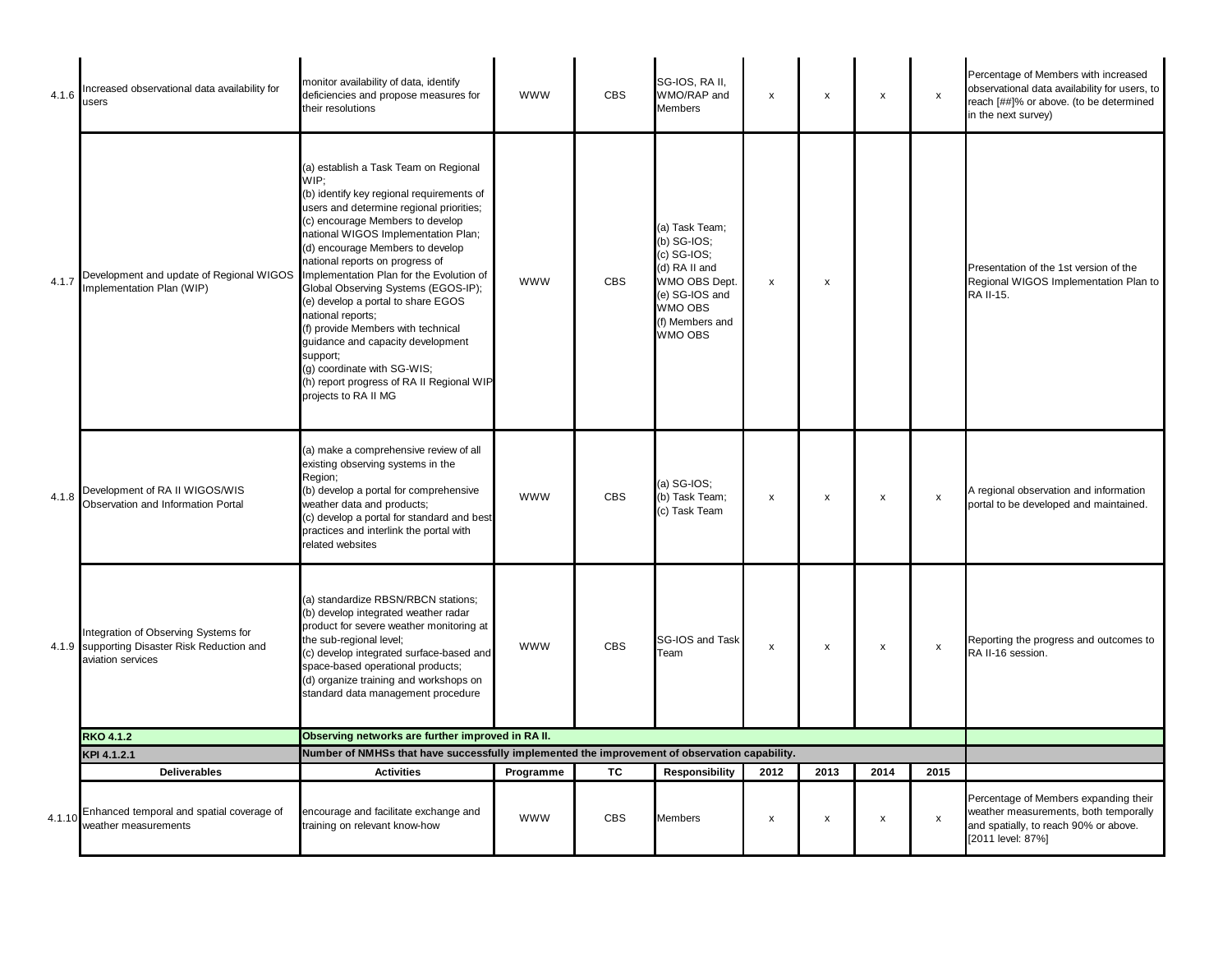| 4.1.11 | Maintenance/enhancement of the following<br>stations in the Region:<br>(a) operational Regional Basic Synoptic<br>Network (RBSN) surface stations<br>(b) automatic weather stations (AWSs)<br>(c) rainfall stations<br>(d) operational RBSN upper-air stations<br>(e) operational Regional Basic Climatological<br>Network (RBCN) stations<br>(f) operational tide gauges | (a) collect and share standard and best<br>practices documents from RA II<br>Members:<br>(b) survey and share status on QC/QA<br>procedures and site management;<br>(c) encourage the collection of metadata<br>on observing systems;<br>(d) enhance the service, support and<br>standard of Regional Instrument Centre<br>(RIC);<br>(e) develop RIC websites and QA/QC<br>portal;<br>(f) encourage and facilitate exchange and<br>training on relevant know-how | WWW. WCP.<br><b>MMOP</b> | CBS, CCI,<br><b>JCOMM</b> | (a) Members:<br>(b) RICs                                                | x | х                         | x            | $\boldsymbol{\mathsf{x}}$ | (a) Number of RBSN surface stations<br>implemented and operational, to reach<br>1,819 (or +0.5%) or above.<br>[2011 level: 1,810]<br>(b) Number of AWSs implemented, to<br>reach 4,300 (or +1.9%) or above.<br>[2008 level: 4,221]<br>(c) Number of rainfall stations<br>implemented, to reach $39,000$ (or $+2.2\%$ )<br>or above.<br>[2008 level: 38,173]<br>(d) Number of RBSN upper-air stations<br>implemented and operational, to be<br>maintained at 327 (no change) or above.<br>[2011 level: 327]<br>(e) Number of RBCN stations<br>implemented and operational, to reach<br>890 (or +1%) or above.<br>[2011 level: 881]<br>(f) Number of tide gauges implemented,<br>to reach 563 (or +2%) or above.<br>[2011 level: 553] |
|--------|---------------------------------------------------------------------------------------------------------------------------------------------------------------------------------------------------------------------------------------------------------------------------------------------------------------------------------------------------------------------------|------------------------------------------------------------------------------------------------------------------------------------------------------------------------------------------------------------------------------------------------------------------------------------------------------------------------------------------------------------------------------------------------------------------------------------------------------------------|--------------------------|---------------------------|-------------------------------------------------------------------------|---|---------------------------|--------------|---------------------------|-------------------------------------------------------------------------------------------------------------------------------------------------------------------------------------------------------------------------------------------------------------------------------------------------------------------------------------------------------------------------------------------------------------------------------------------------------------------------------------------------------------------------------------------------------------------------------------------------------------------------------------------------------------------------------------------------------------------------------------|
| 4.1.12 | Maintenance/enhancement of operational<br>weather radar stations in the Region                                                                                                                                                                                                                                                                                            | (a) develop strategic plan on<br>development of the Southeast Asia radar<br>network;<br>(b) encourage and facilitate exchange<br>and training on relevant know-how                                                                                                                                                                                                                                                                                               | <b>WWW</b>               | <b>CBS</b>                | Members                                                                 | x | x                         | x            | $\boldsymbol{\mathsf{x}}$ | Number of weather radar stations<br>implemented and operational, to reach<br>317 (or +1.0%) or above.<br>[2011 level: 314]                                                                                                                                                                                                                                                                                                                                                                                                                                                                                                                                                                                                          |
| 4.1.13 | Maintenance/enhancement of ground<br>station(s) in the Region to receive high-<br>resolution images from geostationary<br>meteorological satellites                                                                                                                                                                                                                       | (a) continue implementation of the RA II<br>Pilot Project to Develop Support for<br>NMHSs in Satellite Data, Products<br>and Training;<br>(b) encourage and facilitate exchange<br>and training on relevant know-how                                                                                                                                                                                                                                             | WWW, SP                  | <b>CBS</b>                | (a) Coordinating<br>Group of the RA II<br>Pilot Project;<br>(b) Members | x | х                         | x            | $\pmb{\times}$            | Percentage of Members operating such<br>ground station(s), to be maintained at<br>77% (no change) or above.<br>[2011 level: 77%]                                                                                                                                                                                                                                                                                                                                                                                                                                                                                                                                                                                                    |
| 4.1.14 | Growth in spatial and temporal coverage of<br>hydrological observation networks                                                                                                                                                                                                                                                                                           | maintain stations with long hydrological<br>records for climate services                                                                                                                                                                                                                                                                                                                                                                                         | HWR, WWW                 | CHY, CBS                  | <b>Members</b>                                                          | x | x                         | x            | $\boldsymbol{\mathsf{x}}$ | Percentage of Members expanding their<br>hydrological observation network both<br>spatially and temporally, to reach 70% or<br>above.<br>[2011 level: 60%]                                                                                                                                                                                                                                                                                                                                                                                                                                                                                                                                                                          |
|        | Maintaining/recruiting more voluntary<br>4.1.15 observing ships (VOS) for meteorological,<br>oceanographic and/or upper-air observations                                                                                                                                                                                                                                  | encourage and facilitate exchange and<br>training on relevant know-how                                                                                                                                                                                                                                                                                                                                                                                           | WWW, MMOP                | CBS, JCOMM Members        |                                                                         | x | х                         | x            | $\boldsymbol{\mathsf{x}}$ | Number of VOSs operating in the Region<br>to reach 1,100 or above.<br>[2011 level: 1,020]                                                                                                                                                                                                                                                                                                                                                                                                                                                                                                                                                                                                                                           |
| 4.1.16 | Operation of AWSs on green technology<br>(including use of renewable energy such as<br>solar and wind power), for sustainable<br>development                                                                                                                                                                                                                              | organize training courses for Members                                                                                                                                                                                                                                                                                                                                                                                                                            | <b>WWW</b>               | <b>CBS</b>                | WG-IOS/WIS and<br><b>Members</b>                                        | x | $\boldsymbol{\mathsf{x}}$ | $\mathsf{x}$ | $\mathsf{x}$              | (i) Percentage of Members operating<br>AWSs on green technology, to reach<br>[##]% or above.<br>(2011 survey: NOT reliable result - to be<br>determined in the next survey);<br>(ii) Total number of AWSs in the Region<br>operating on green technology.<br>(2011 survey: NOT reliable result - to be<br>determined in the next survey)                                                                                                                                                                                                                                                                                                                                                                                            |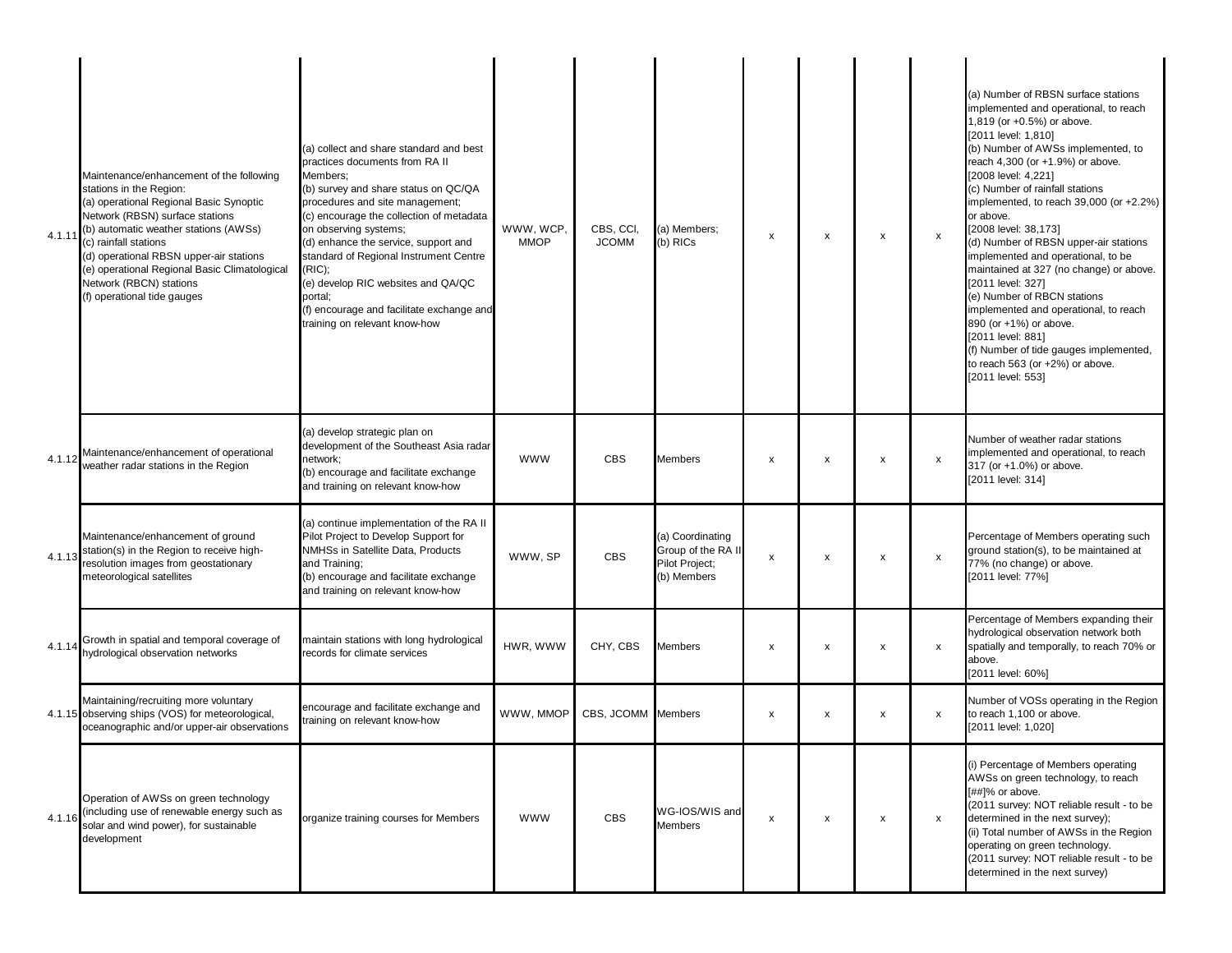|       | <b>WMO KO 4.2</b>                                                                  | WMO Information System is developed and implemented within RA II.                                                                                                                                                                                                                                                                                                                                                                                                                               |            |            |                                                                   |                           |                           |      |      | <b>Baseline and Target</b>                                                                                                                                                                                                                                                                                                                                                                                                                                                                                                                                                                                                                                           |
|-------|------------------------------------------------------------------------------------|-------------------------------------------------------------------------------------------------------------------------------------------------------------------------------------------------------------------------------------------------------------------------------------------------------------------------------------------------------------------------------------------------------------------------------------------------------------------------------------------------|------------|------------|-------------------------------------------------------------------|---------------------------|---------------------------|------|------|----------------------------------------------------------------------------------------------------------------------------------------------------------------------------------------------------------------------------------------------------------------------------------------------------------------------------------------------------------------------------------------------------------------------------------------------------------------------------------------------------------------------------------------------------------------------------------------------------------------------------------------------------------------------|
|       | <b>RKO 4.2.1</b>                                                                   | Continued consolidation of the GTS to the managed network (AMDCN) is implemented with advanced centres (e.g., GISCs).                                                                                                                                                                                                                                                                                                                                                                           |            |            |                                                                   |                           |                           |      |      |                                                                                                                                                                                                                                                                                                                                                                                                                                                                                                                                                                                                                                                                      |
|       | KPI 4.2.1.1                                                                        | Number of NMHSs that have successfully implemented the WIS in compliance with the regional WIS Implementation Plan.                                                                                                                                                                                                                                                                                                                                                                             |            |            |                                                                   |                           |                           |      |      |                                                                                                                                                                                                                                                                                                                                                                                                                                                                                                                                                                                                                                                                      |
|       | <b>Deliverables</b>                                                                | <b>Activities</b>                                                                                                                                                                                                                                                                                                                                                                                                                                                                               | Programme  | ТC         | <b>Responsibility</b>                                             | 2012                      | 2013                      | 2014 | 2015 |                                                                                                                                                                                                                                                                                                                                                                                                                                                                                                                                                                                                                                                                      |
| 4.2.1 | Regional WIS implementation plan for RA II [is GISCs and candidates;<br>developed] | (a) mobilize one or two experts of "Local<br>Secondment" for development of<br>Regional WIS Implementation Plan;<br>(b) continue identification of WIS<br>requirements of Members;<br>(c) arrange a coordination meeting for<br>(d) initiate the development of AMDCN in<br>RA II and provide guidance to Members<br>in joining an AMDCN managed by their<br>related GISC(s) and implementation of<br>their connection;<br>(e) organize training, WIS experts' visit<br>for WIS implementation: | <b>WWW</b> | <b>CBS</b> | SG-WIS, GISCs<br>and candidates,<br>RA II and<br>advanced centres | $\pmb{\times}$            | $\boldsymbol{\mathsf{x}}$ |      |      | Presentation of the 1st version of the<br>Regional WIS Implementation Plan to RA<br>$II-15.$                                                                                                                                                                                                                                                                                                                                                                                                                                                                                                                                                                         |
| 4.2.2 | mplementation of GISCs, DCPCs and NCs in<br>RA II                                  | (a) demonstrate capabilities of GISCs<br>and DCPCs;<br>(b) produce regional information<br>documents on WIS:<br>(c) organize a regional and national<br>workshop for potential DCPCs and NCs;                                                                                                                                                                                                                                                                                                   | <b>WWW</b> | <b>CBS</b> | (a) GISC<br>candidates, CBS,<br>EC<br>(b) Members<br>(c) SG-WIS   | $\boldsymbol{\mathsf{x}}$ | $\pmb{\times}$            | X    | x    | 14th Congress felt that the area of<br>responsibility of each RA II GISC should<br>be officially agreed upon at the next<br>session of RA II, now scheduled in 2012.<br>However, to allow the Members of RA II to<br>benefit from the new system before this,<br>Congress encouraged RA II to initiate the<br>coordination and consultations as a<br>tentative solution so that each National<br>Centre should be linked to a principal<br>GISC and to a secondary GISC, taking<br>into account the efficiency of options, the<br>cost effectiveness for both NCs and<br>GISCs, data distribution capacity of the<br>GISCs, and the current structure of the<br>GTS. |
| 4.2.3 | Assessment of the implementation of WIS in<br>RA II                                | carry out a survey to monitor the status of<br>WIS Centres and AMDCN<br>development/implementation                                                                                                                                                                                                                                                                                                                                                                                              | <b>WWW</b> | <b>CBS</b> | SG-WIS, GISCs,<br>DCPCs and NCs                                   |                           | $\boldsymbol{\mathsf{x}}$ | X    | x    | (i) Percentage of Members successfully<br>implementing WIS, to reach 50% or<br>above.<br>(2011 survey: NOT reliable result - to be<br>determined in the next survey);<br>(ii) Percentage of Members benefiting<br>from WIS in terms of data and products<br>exchange, to reach 50% or above.<br>(2011 survey: NOT reliable result - to be<br>determined in the next survey)                                                                                                                                                                                                                                                                                          |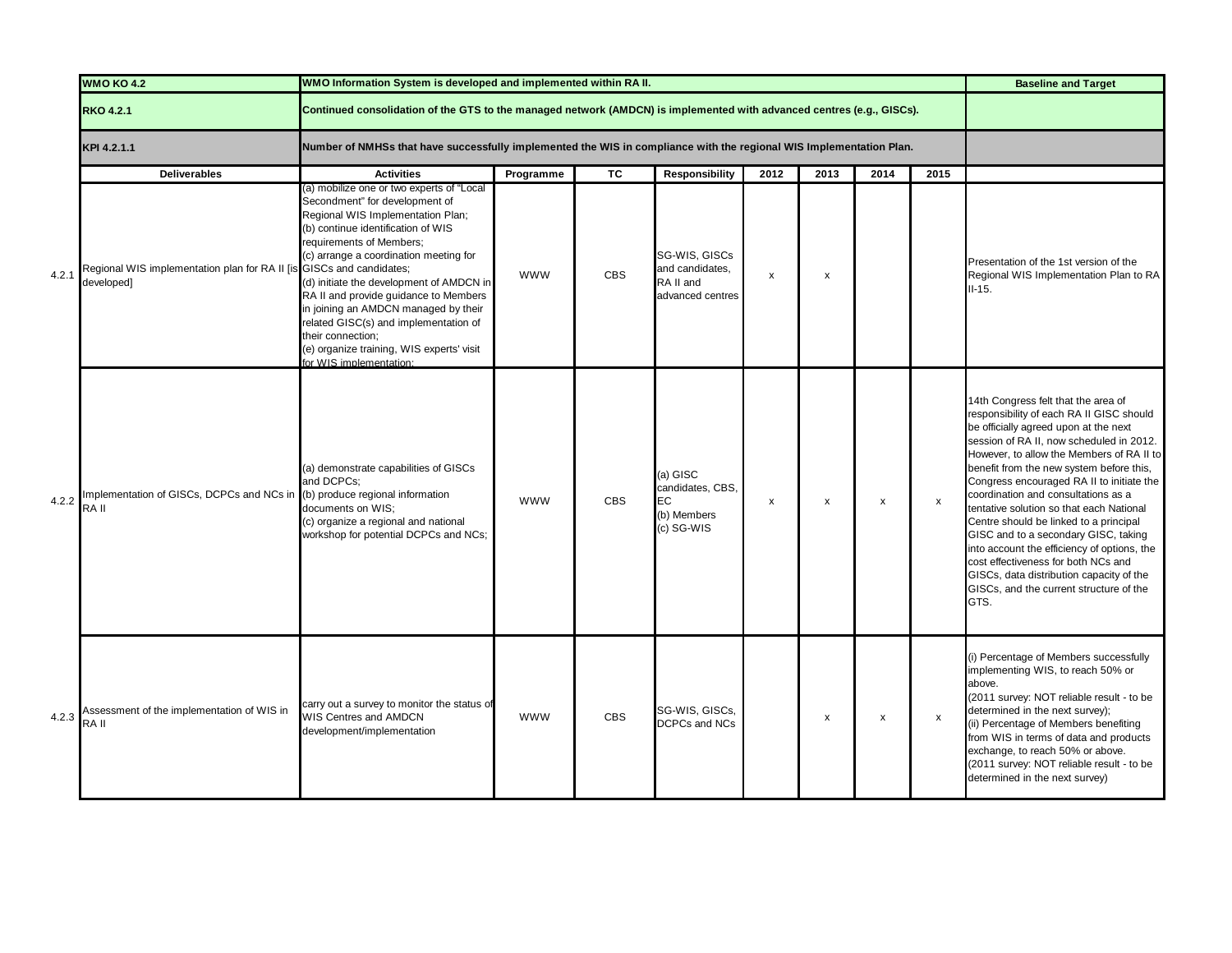|        | 4.2.4 Reform of VPN Pilot Project in RA II and RA V                                                                                                                                    | (a) coordinate new themes and share<br>workloads;<br>(b) develop and evaluate new WIS<br>applications;<br>(c) provide evaluated techniques and<br>applications to operational WIS centers;<br>(d) expand project participants | <b>WWW</b> | <b>CBS</b> | Coordinators in<br>RA II and RA V.<br>Steering Group of<br>the project (CMA,<br>JMA, HKO, BoM,<br>NZ MetServices)<br>and project<br>participants | х    | x                         | $\mathsf{x}$ | $\boldsymbol{\mathsf{x}}$ | Reporting the reform with initial outcomes<br>to CBS-15 and RA II-15.                                                                         |
|--------|----------------------------------------------------------------------------------------------------------------------------------------------------------------------------------------|-------------------------------------------------------------------------------------------------------------------------------------------------------------------------------------------------------------------------------|------------|------------|--------------------------------------------------------------------------------------------------------------------------------------------------|------|---------------------------|--------------|---------------------------|-----------------------------------------------------------------------------------------------------------------------------------------------|
|        | <b>RKO 4.2.2</b>                                                                                                                                                                       | GTS is further improved.                                                                                                                                                                                                      |            |            |                                                                                                                                                  |      |                           |              |                           |                                                                                                                                               |
|        | KPI 4.2.2.1                                                                                                                                                                            | Number of NMHSs that have successfully implemented the improvement of telecommunication capability.                                                                                                                           |            |            |                                                                                                                                                  |      |                           |              |                           |                                                                                                                                               |
|        | <b>Deliverables</b>                                                                                                                                                                    | <b>Activities</b>                                                                                                                                                                                                             | Programme  | TC         | <b>Responsibility</b>                                                                                                                            | 2012 | 2013                      | 2014         | 2015                      |                                                                                                                                               |
|        | Improvement of the Regional Meteorological<br>4.2.5 Telecommunication Network (RMTN) to meet<br>the minimum required bandwidth of 128 kbps                                             | (a) encourage the migration from<br>analogue to digital circuits in the Middle-<br>East and Central Asia;<br>(b) continue annual survey in the RMTN<br>status;                                                                | <b>WWW</b> | <b>CBS</b> | (a) RTHs;<br>(b) SG-WIS and<br>Members;                                                                                                          | x    | $\boldsymbol{\mathsf{x}}$ | $\mathsf{x}$ | $\boldsymbol{\mathsf{x}}$ | Achievement of all RMTN circuits at actual<br>bandwidth of more than/equal to 128<br>kbps.                                                    |
|        | 4.2.6 Solution of isolated NMCs from the GTS                                                                                                                                           | (a) encourage and facilitate exchange on<br>relevant know-how;<br>(b) render assistance to NMCs Baghdad,<br>Kabul and Thimpu;                                                                                                 | <b>WWW</b> | <b>CBS</b> | Members, SG-<br>WIS, related<br>RTHs and<br>WMO/WIS                                                                                              | x    | X                         | x            | $\boldsymbol{\mathsf{x}}$ | All NMCs being connected to the GTS or<br>WIS.                                                                                                |
|        | 4.2.7 Connection to the Internet by broadband VPN provide assistance                                                                                                                   |                                                                                                                                                                                                                               | <b>WWW</b> | <b>CBS</b> | RTHs and<br><b>Members</b>                                                                                                                       | x    | х                         | X            | $\pmb{\times}$            | A high percentage of Members connected<br>to Internet by broadband, to reach 92%<br>(or +1 Member) or above.<br>[2011 level: 90%]             |
| 4.2.8  | Shift from the costly radiofacsimile broadcast of relevant know-how;<br>meteorological and oceanographic information<br>in chart form to more economical modern<br>communication means | (a) encourage and facilitate exchange on<br>(b) render assistance if needed to<br>Members who wish to involve the<br>operators and users in modernizing the<br>service                                                        | <b>WWW</b> | <b>CBS</b> | <b>Members</b>                                                                                                                                   | x    | $\pmb{\times}$            |              |                           | Number of marine met service providers<br>who are still running radiofacsimile<br>broadcast, to be kept at 23% or below.<br>[2011 level: 23%] |
| 4.2.9  | Revision of Volume II (Regional Aspects) of<br>Manual on the GTS (1991 edition)                                                                                                        | (a) designate a new Theme Leader in<br>Regional GTS Manual;<br>(b) review comprehensively overall<br>contents with data and reform the current<br>Volume II                                                                   | <b>WWW</b> | <b>CBS</b> | (a) MG;<br>(b) SG-WIS and<br><b>Members</b>                                                                                                      | x    | x                         |              |                           | Submission of a draft amendment for<br>Volume II of Manual on the GTS to RA II-<br>15.                                                        |
|        | <b>RKO 4.2.3</b>                                                                                                                                                                       | Data discovery, access and retrieval (DAR) services are implemented in RA II.                                                                                                                                                 |            |            |                                                                                                                                                  |      |                           |              |                           |                                                                                                                                               |
|        | KPI 4.2.3.1                                                                                                                                                                            | Number of NMHSs that have successfully implemented Metadata catalogue.                                                                                                                                                        |            |            |                                                                                                                                                  |      |                           |              |                           |                                                                                                                                               |
|        | <b>Deliverables</b>                                                                                                                                                                    | <b>Activities</b>                                                                                                                                                                                                             | Programme  | ТC         | <b>Responsibility</b>                                                                                                                            | 2012 | 2013                      | 2014         | 2015                      |                                                                                                                                               |
| 4.2.10 | Data catalogue is implemented by DCPCs and catalogue for DCPCs and NCs;<br><b>NCs</b>                                                                                                  | (a) review and complement the initial<br>(b) develop a system to update data<br>catalogue with relevant centres                                                                                                               | <b>WWW</b> | <b>CBS</b> | GISCs, DCPCs<br>and NCs                                                                                                                          | x    | х                         | x            | $\pmb{\times}$            | Percentage of Members joined metadata<br>management of WIS in RA II, to<br>reach 50 % or above.                                               |
|        | Validation checking and Maintaining Data<br>4.2.11 catalogue in the area of responsibility by the<br>related GISC(s)                                                                   | review and check the updated data<br>catalogue to maintain its reliability in the<br>area of responsibility                                                                                                                   | <b>WWW</b> | <b>CBS</b> | related GISC(s)                                                                                                                                  | x    | $\pmb{\mathsf{x}}$        | x            | $\pmb{\times}$            | Percentage of DAR consistency, to reach<br>95% or above.                                                                                      |
|        | <b>RKO 4.2.4</b>                                                                                                                                                                       | Migration to Table Driven Code Forms (TDCF) is implemented in RA II.                                                                                                                                                          |            |            |                                                                                                                                                  |      |                           |              |                           |                                                                                                                                               |
|        | KPI 4.2.4.1                                                                                                                                                                            | Number of NMHSs exchanging data in Table Driven Code Forms (TDCF).                                                                                                                                                            |            |            |                                                                                                                                                  |      |                           |              |                           |                                                                                                                                               |
|        | <b>Deliverables</b>                                                                                                                                                                    | <b>Activities</b>                                                                                                                                                                                                             | Programme  | ТC         | <b>Responsibility</b>                                                                                                                            | 2012 | 2013                      | 2014         | 2015                      |                                                                                                                                               |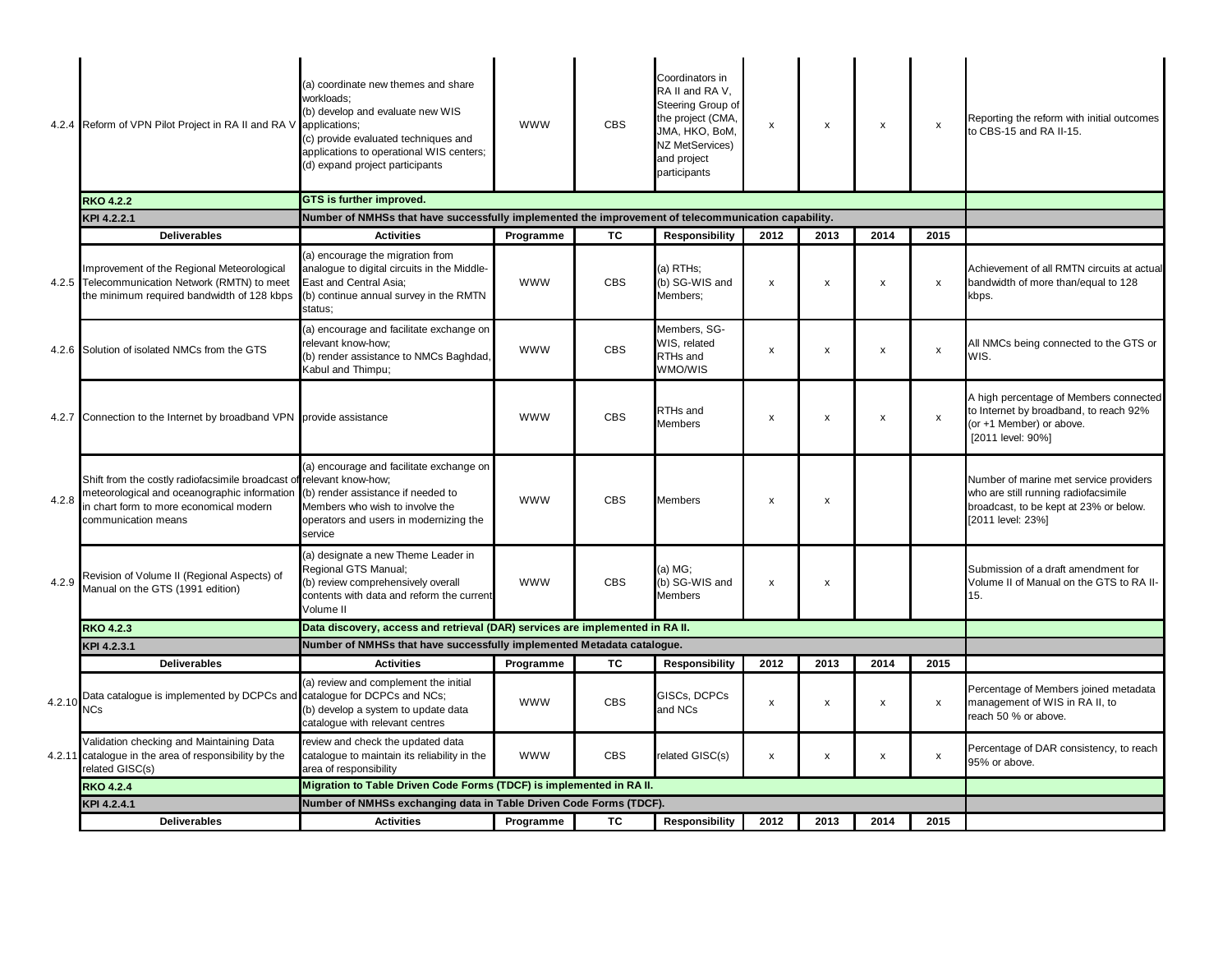| 4.2.12 | A regional contingency plan (step-by-step<br>migration) is developed. | (a) provide RTHs' plan for assisting NCs<br>in their responsibility area that have<br>difficulties in migration;<br>(b) develop a regional plan by compiling<br>plans of Members and RTHs | <b>WWW</b> | <b>CBS</b> | <b>RTHs</b> |  |  |  |  | A regional contingency plan to be<br>developed and maintained. |
|--------|-----------------------------------------------------------------------|-------------------------------------------------------------------------------------------------------------------------------------------------------------------------------------------|------------|------------|-------------|--|--|--|--|----------------------------------------------------------------|
|--------|-----------------------------------------------------------------------|-------------------------------------------------------------------------------------------------------------------------------------------------------------------------------------------|------------|------------|-------------|--|--|--|--|----------------------------------------------------------------|

|       | <b>RKO 4.3</b>                                                                                       | Accessible climate observations and climate data archives at NMHSs and global data centres are increased in RA II.                                       |                          |           |                                         |                           |      |                           |                           | <b>Baseline and Target</b>                                                                                                                                                                                                                                                                             |
|-------|------------------------------------------------------------------------------------------------------|----------------------------------------------------------------------------------------------------------------------------------------------------------|--------------------------|-----------|-----------------------------------------|---------------------------|------|---------------------------|---------------------------|--------------------------------------------------------------------------------------------------------------------------------------------------------------------------------------------------------------------------------------------------------------------------------------------------------|
|       | <b>RKO 4.3.1</b>                                                                                     | Implementation of the Global Climate Observing System (GCOS) is progressed in RA II.                                                                     |                          |           |                                         |                           |      |                           |                           |                                                                                                                                                                                                                                                                                                        |
|       | KPI 4.3.1.1                                                                                          | Number of NMHSs that have contributed to the implementation of GCOS.                                                                                     |                          |           |                                         |                           |      |                           |                           |                                                                                                                                                                                                                                                                                                        |
|       | <b>Deliverables</b>                                                                                  | <b>Activities</b>                                                                                                                                        | Programme                | <b>TC</b> | <b>Responsibility</b>                   | 2012                      | 2013 | 2014                      | 2015                      |                                                                                                                                                                                                                                                                                                        |
|       | Maintenance/enhancement of operational<br>4.3.1 GCOS surface and upper-air stations in the<br>Region | encourage and facilitate exchange and<br>training on relevant know-how                                                                                   | WCP, GCOS,<br><b>WWW</b> | CCI, CBS  | <b>Members</b>                          | X                         | x    | $\boldsymbol{\mathsf{x}}$ | $\mathsf{x}$              | Number of GCOS surface stations<br>implemented and operational, to be<br>maintained at 294 (no change) or above.<br>[2008 level: 294];<br>Number of GCOS upper-air stations<br>implemented and operational, to be<br>maintained at 39 (no change) or above.<br>[2008 level: 39]                        |
|       | 4.3.2 Improved observations for climate services                                                     | (a) enhance capacities of RA II RICs;<br>(b) develop the RA II operational climate<br>database:<br>(c) organize RIC training workshop for<br>the Members | WCP, GCOS,<br><b>WWW</b> | CCI, CBS  | RA II and<br><b>Members</b>             | $\boldsymbol{\mathsf{x}}$ | x    | $\boldsymbol{\mathsf{x}}$ | $\boldsymbol{\mathsf{x}}$ | Implementation of the RA II operational<br>climate database.                                                                                                                                                                                                                                           |
|       | <b>RKO 4.3.2</b>                                                                                     | Historical climate data are preserved in RA II.                                                                                                          |                          |           |                                         |                           |      |                           |                           |                                                                                                                                                                                                                                                                                                        |
|       | KPI 4.3.2.1                                                                                          | Level of availability of long period, rescued, digitized climate records with appropriate metadata.                                                      |                          |           |                                         |                           |      |                           |                           |                                                                                                                                                                                                                                                                                                        |
|       | <b>Deliverables</b>                                                                                  | <b>Activities</b>                                                                                                                                        | Programme                | TC.       | <b>Responsibility</b>                   | 2012                      | 2013 | 2014                      | 2015                      |                                                                                                                                                                                                                                                                                                        |
| 4.3.3 | Increased availability of rescued and digitized<br>climate data                                      | (a) encourage and facilitate exchange<br>and training on relevant know-how;<br>(b) render assistance to NMHSs for<br><b>DARE</b> projects                | WCP. WWW                 | CCI, CBS  | (a) Members;<br>(b) WMO and<br>Members: | х                         | x    | $\boldsymbol{\mathsf{x}}$ | x                         | Percentage of Members, with increased<br>availability of rescued and digitized<br>climate data, to reach [##]% or above. (to<br>be determined in the next survey);<br>Percentage of Members carrying out<br>rescue and digitization of climate records,<br>to reach 92% or above.<br>[2011 level: 90%] |

 **Enhanced capabilities of Members to contribute to and draw benefits from the global research capacity for weather, climate, water and the related environmental science and technology development.**

| Research in climate prediction/projection to improve the skills of seasonal, decadal, and longer time scales is<br><b>RKO 5.1</b><br>lenhanced in RA II. |                   |           |    |                       |      |      |      | <b>Baseline and Target</b> |  |
|----------------------------------------------------------------------------------------------------------------------------------------------------------|-------------------|-----------|----|-----------------------|------|------|------|----------------------------|--|
| Number of Members engaging in regional or sub-regional climate research.<br>KPI 5.1.1                                                                    |                   |           |    |                       |      |      |      |                            |  |
| <b>Deliverables</b>                                                                                                                                      | <b>Activities</b> | Programme | ТC | <b>Responsibility</b> | 2012 | 2013 | 2014 | 2015                       |  |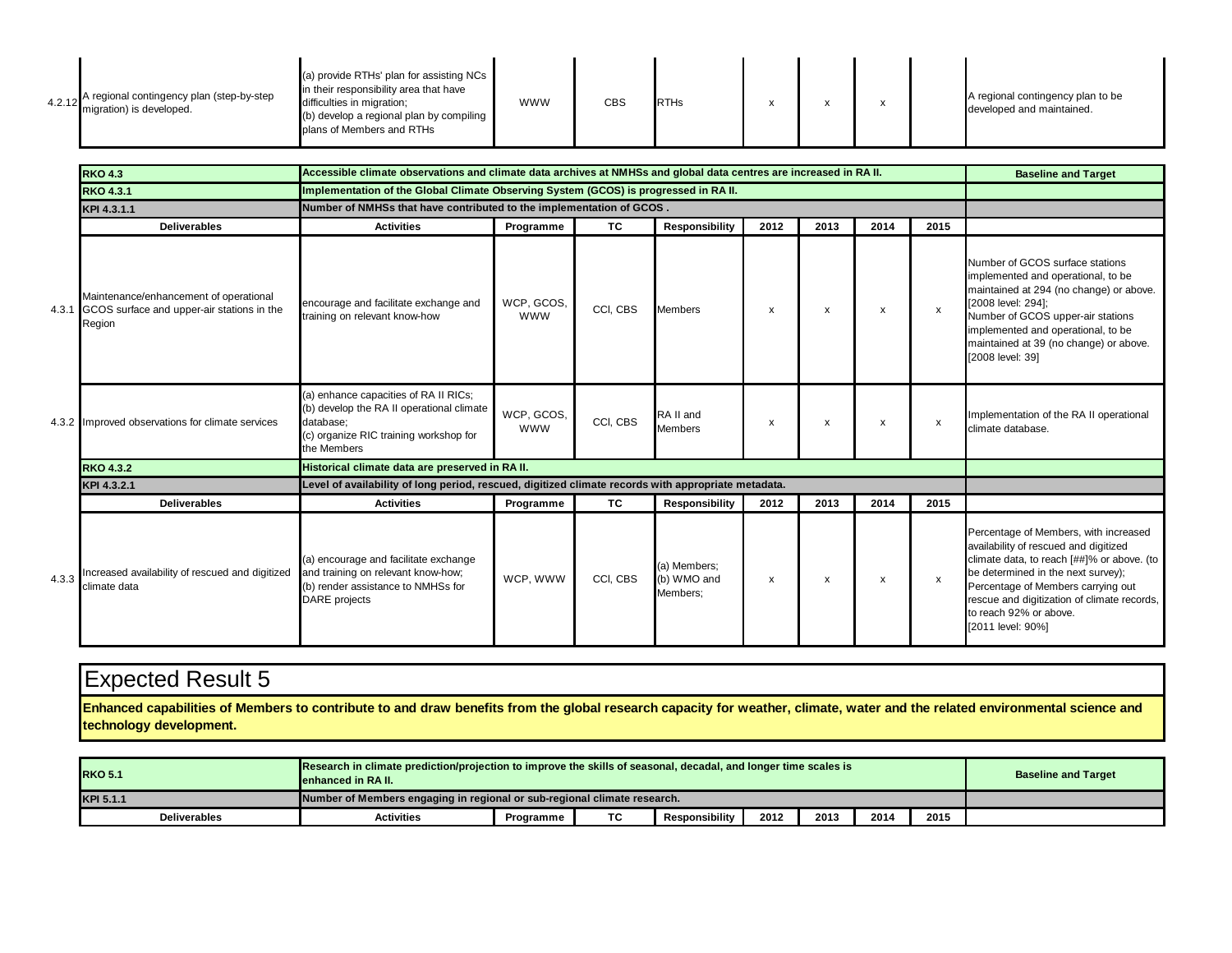| 5.1. | Enhanced regional or sub-regional climate<br>research capacity | promote the cooperation between<br>WGCAA-CAS and WCRP/CLIVAR<br>regional Panels and hold joint workshop<br>with research communities at RCOF | WRRP. WCRP | CCI | WGCAA and<br>Members |  |  |  |  | Percentage of Members engaging in<br>regional or sub-regional climate research,<br>to reach 50% or above. |
|------|----------------------------------------------------------------|----------------------------------------------------------------------------------------------------------------------------------------------|------------|-----|----------------------|--|--|--|--|-----------------------------------------------------------------------------------------------------------|
|------|----------------------------------------------------------------|----------------------------------------------------------------------------------------------------------------------------------------------|------------|-----|----------------------|--|--|--|--|-----------------------------------------------------------------------------------------------------------|

| <b>RKO 5.2</b>                                                                                                       |                                                                                                              | Research in the prediction of high-impact weather on time scales of hours to seasons is enhanced in RA II. |          |                |      |      |      |      |                                                                                                                                      |  |  |
|----------------------------------------------------------------------------------------------------------------------|--------------------------------------------------------------------------------------------------------------|------------------------------------------------------------------------------------------------------------|----------|----------------|------|------|------|------|--------------------------------------------------------------------------------------------------------------------------------------|--|--|
| KPI 5.2.1                                                                                                            | Number of Members using THORPEX GIFS products to improve warning services.                                   |                                                                                                            |          |                |      |      |      |      |                                                                                                                                      |  |  |
| Deliverables                                                                                                         | <b>Activities</b>                                                                                            | Programme                                                                                                  | TC.      | Responsibility | 2012 | 2013 | 2014 | 2015 |                                                                                                                                      |  |  |
| 5.2.1 Advanced research capability on high-impact<br><b>I</b> weather                                                | continue the research within THORPEX<br>and promote activities of Asian Regional<br>Committee of the Program | <b>WWRP</b>                                                                                                | CAS      | <b>Members</b> |      |      |      |      | Number of Members participating<br>THORPEX research activities, to reach<br>[##]% or above. (to be determined in the<br>next survey) |  |  |
| Efficient and effective technical transfer from<br>5.2.2 research to operation for high-impact weather<br>prediction | initiate and implement new Research<br>Development Project (RDP) in the<br>Region                            | WWRP. DPFS                                                                                                 | CAS, CBS | <b>Members</b> | A    |      |      |      | Number of WMO research projects in the<br>Region to be maintained at three.<br>[2011 level: 3]                                       |  |  |

| <b>RKO 5.3</b>                                                                               | Atmospheric chemistry observations and assessment meet needs of environmental conventions and policy<br>assessments in RA II.                                                                                                                                                                                                                               |           |     |                       |                           |           |      |      | <b>Baseline and Target</b>                                                                                 |
|----------------------------------------------------------------------------------------------|-------------------------------------------------------------------------------------------------------------------------------------------------------------------------------------------------------------------------------------------------------------------------------------------------------------------------------------------------------------|-----------|-----|-----------------------|---------------------------|-----------|------|------|------------------------------------------------------------------------------------------------------------|
| KPI 5.3.1                                                                                    | Global Atmospheric Watch (GAW) stations enhanced in RA II.                                                                                                                                                                                                                                                                                                  |           |     |                       |                           |           |      |      |                                                                                                            |
| <b>Deliverables</b>                                                                          | <b>Activities</b>                                                                                                                                                                                                                                                                                                                                           | Programme | TC. | <b>Responsibility</b> | 2012                      | 2013      | 2014 | 2015 |                                                                                                            |
| Maintenance/enhancement of Global<br>5.3.1 Atmospheric Watch (GAW) stations in the<br>Region | (a) establish a regional panel of experts<br>to take care of this task;<br>(b) support training and capacity building<br>activities related to atmospheric<br>chemistry;<br>(c) enhance the technical exchange and<br>cooperation on atmospheric composition<br>observation in the region;<br>(d) enhance the station audit of GAW<br>systems in the region | GAW       | CAS | <b>Members</b>        | $\boldsymbol{\mathsf{x}}$ | $\lambda$ | x.   |      | Number of GAW stations implemented, to<br>be maintained at 34 (no change) or<br>above.<br>[2008 level: 34] |

|       | <b>RKO 5.4</b>                                             | Research activities on seamless forecasts of weather, climate, water and the environment from months to seasons are enhanced in<br>RA II.                                                                                                                                                                                                                                                                                                                             |                           |          |                                                |      |      |      |              | <b>Baseline and Target</b>                                                                                                                                                            |
|-------|------------------------------------------------------------|-----------------------------------------------------------------------------------------------------------------------------------------------------------------------------------------------------------------------------------------------------------------------------------------------------------------------------------------------------------------------------------------------------------------------------------------------------------------------|---------------------------|----------|------------------------------------------------|------|------|------|--------------|---------------------------------------------------------------------------------------------------------------------------------------------------------------------------------------|
|       | <b>KPI 5.4.1</b>                                           | Number of Members enhanced the ability to deliver timely and quality forecasts of sand and dust storms in RA II.                                                                                                                                                                                                                                                                                                                                                      |                           |          |                                                |      |      |      |              |                                                                                                                                                                                       |
|       | KPI 5.4.2                                                  | Number of Members using GIFS-TIGGE products to improve warning services.                                                                                                                                                                                                                                                                                                                                                                                              |                           |          |                                                |      |      |      |              |                                                                                                                                                                                       |
|       | <b>Deliverables</b>                                        | <b>Activities</b>                                                                                                                                                                                                                                                                                                                                                                                                                                                     | Programme                 | TC.      | Responsibility                                 | 2012 | 2013 | 2014 | 2015         |                                                                                                                                                                                       |
| 5.4.1 | Enhancement of sand and dust monitoring<br>and forecasting | (a) enhance the ability of partner<br>research experts to deliver timely and<br>quality forecasts of sand and dust storms<br>under the WMO Sand and Dust Strom<br>Warning and Assessment System (SDS-<br>WAS).<br>(b) organize workshops and form task<br>team in the Region to provide guidance<br>to relevant NMHSs;<br>(c) examine data policies and exchange<br>observational sand and dust data;<br>(d) enhance the quality check and<br>conduct intercomparison | WWRP, GAW.<br><b>DPFS</b> | CAS, CBS | Members and<br>Major centres of<br>the SDS-WAS | X    | X    | x    | $\mathsf{x}$ | Percentage of Members with<br>enhancement in delivering timely and<br>quality forecasts of sand and dust storms,<br>to reach [##]% or above. (to be<br>determined in the next survey) |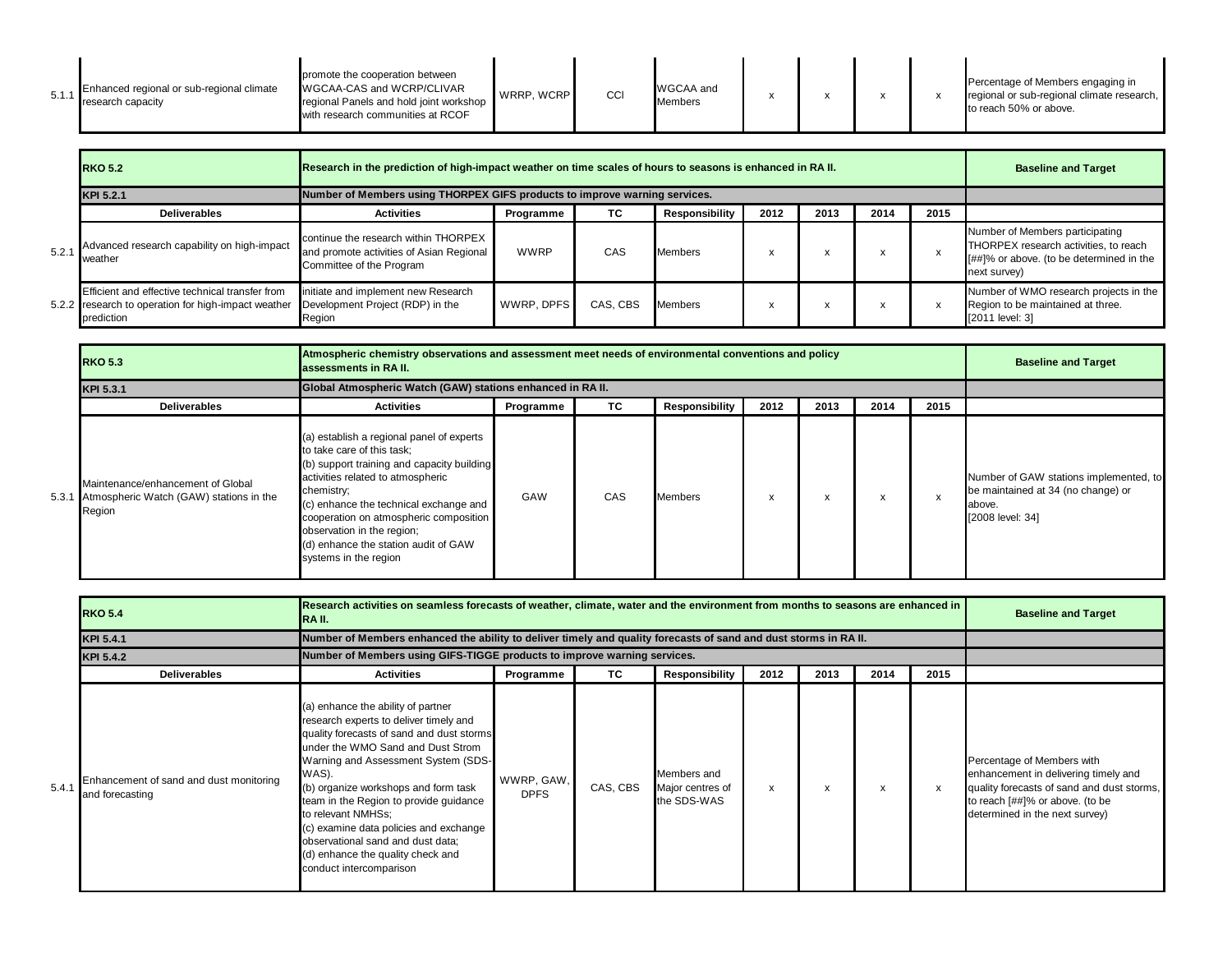| 5.4.2 | Increased research capability related to EPS<br>and its application | make trial use of GIFS-TIGGE products  <br>and support activities related to EPS<br>techniques. | WWRP. DPFS | CAS, CBS | <b>Members</b> |  |  |  |  | Percentage of Members using GIFS-<br>TIGGE products to improve warning<br>services, to reach [##]% or above. (to be<br>determined in the next survey) |
|-------|---------------------------------------------------------------------|-------------------------------------------------------------------------------------------------|------------|----------|----------------|--|--|--|--|-------------------------------------------------------------------------------------------------------------------------------------------------------|
|-------|---------------------------------------------------------------------|-------------------------------------------------------------------------------------------------|------------|----------|----------------|--|--|--|--|-------------------------------------------------------------------------------------------------------------------------------------------------------|

|       | <b>RKO 5.5</b>                                                  | Predictions/projections of El Niño/Southern Oscillation (ENSO) and monsoons are improved in RA II. |            |     |                             |      |      |      |      | <b>Baseline and Target</b>                                                                                                                                    |
|-------|-----------------------------------------------------------------|----------------------------------------------------------------------------------------------------|------------|-----|-----------------------------|------|------|------|------|---------------------------------------------------------------------------------------------------------------------------------------------------------------|
|       | KPI 5.5.1                                                       | Number of Members with improvement in ENSO, IOD, monsoons and MJO predictions.                     |            |     |                             |      |      |      |      |                                                                                                                                                               |
|       | <b>Deliverables</b>                                             | <b>Activities</b>                                                                                  | Programme  | TC. | Responsibility              | 2012 | 2013 | 2014 | 2015 |                                                                                                                                                               |
| 5.5.1 | mprovement in ENSO, IOD, monsoons and<br><b>MJO</b> predictions | encourage and facilitate exchange and<br>training on relevant know-how                             | <b>WCP</b> | CCI | WGCAA and<br><b>Members</b> |      |      |      |      | Percentage of Members with<br>improvement in ENSO, IOD, monsoons<br>and MJO predictions, to reach [##]% or<br>above. (to be determined in the next<br>survey) |

**Enhanced capabilities of NMHSs, in particular in developing and least developed countries, to fulfil their mandates.**

| <b>RKO 6.1</b>                                                                      | Visibility and relevance of NMHSs and Regional Centres in regional and national development agendas is<br>improved, particularly in developing and least developed countries in RA II. |                          |    |                |      |      |      |      | <b>Baseline and Target</b>                                                                                     |
|-------------------------------------------------------------------------------------|----------------------------------------------------------------------------------------------------------------------------------------------------------------------------------------|--------------------------|----|----------------|------|------|------|------|----------------------------------------------------------------------------------------------------------------|
| KPI 6.1.1                                                                           | Number of NMHSs having access to the template to formulate capacity assessment and development plan.                                                                                   |                          |    |                |      |      |      |      |                                                                                                                |
| <b>Deliverables</b>                                                                 | <b>Activities</b>                                                                                                                                                                      | Programme                | ТC | Responsibility | 2012 | 2013 | 2014 | 2015 |                                                                                                                |
| Enhanced importance and relevance of<br>6.1.1 NMHSs in regional and national agenda | organize a regional LDC coordination<br>Meeting and national workshops for<br>strategic plan in RA II                                                                                  | TCOP, RP.<br><b>LDCP</b> |    | MG and Members |      |      |      |      | One regional LDC coordination Meeting<br>and a national workshop for strategic plan<br>are organized in RA II. |

| <b>RKO 6.2</b>                                                                                                            |                                                                                                                                                                             | Infrastructure and operational facilities of NMHSs and Regional Centres are improved, particularly in<br>developing and least developed countries in RA II. |           |                       |      |                           |      |                           |                                                                                                                                                                               |  |  |  |
|---------------------------------------------------------------------------------------------------------------------------|-----------------------------------------------------------------------------------------------------------------------------------------------------------------------------|-------------------------------------------------------------------------------------------------------------------------------------------------------------|-----------|-----------------------|------|---------------------------|------|---------------------------|-------------------------------------------------------------------------------------------------------------------------------------------------------------------------------|--|--|--|
| <b>RKO 6.2.1</b>                                                                                                          | Infrastructure and operational facilities are improved to develop and disseminate products in RA II.                                                                        |                                                                                                                                                             |           |                       |      |                           |      |                           |                                                                                                                                                                               |  |  |  |
| KPI 6.2.1.1                                                                                                               | Number of NMHSs with improvement in infrastructure and operational facilities to disseminate products.                                                                      |                                                                                                                                                             |           |                       |      |                           |      |                           |                                                                                                                                                                               |  |  |  |
| <b>Deliverables</b>                                                                                                       | <b>Activities</b>                                                                                                                                                           | Programme                                                                                                                                                   | <b>TC</b> | Responsibility        | 2012 | 2013                      | 2014 | 2015                      |                                                                                                                                                                               |  |  |  |
| Improved operation of an automatic telephone<br>6.2.1 answering system for weather information,<br>forecasts and warnings | (a) develop necessary capability to<br>deliver frequently updated and accurate<br>information<br>(b) encourage and facilitate exchange<br>and training on relevant know-how | TCOP, LDCP                                                                                                                                                  | CBS       | <b>Members</b>        | X    | $\boldsymbol{\mathsf{x}}$ |      |                           | Percentage of Members operating an<br>automatic telephone answering system for<br>weather information, forecasts and<br>warnings, to reach 77% or above.<br>[2011 level: 67%] |  |  |  |
| Improved Website for the delivery and display<br>6.2.2 of their services and products with new<br>technology              | (a) encourage and facilitate exchange<br>and training on relevant know-how<br>(b) render assistance if needed to<br><b>Members</b>                                          | TCOP, LDCP                                                                                                                                                  | CBS       | <b>Members</b>        | X    | X                         |      |                           | Percentage of Members operating a<br>website for delivery and display of their<br>services and products, to reach 95% (or<br>+1 Member) or above.<br>[2011 level: 93%]        |  |  |  |
| <b>RKO 6.2.2</b>                                                                                                          | NMHSs' capability in self-monitoring the performance and improvement is enhanced in RA II.                                                                                  |                                                                                                                                                             |           |                       |      |                           |      |                           |                                                                                                                                                                               |  |  |  |
| KPI 6.2.2.1                                                                                                               | Number of NMHSs with enhancement of capability in self-monitoring the performance and improvement.                                                                          |                                                                                                                                                             |           |                       |      |                           |      |                           |                                                                                                                                                                               |  |  |  |
| <b>Deliverables</b>                                                                                                       | <b>Activities</b>                                                                                                                                                           | Programme                                                                                                                                                   | TC.       | <b>Responsibility</b> | 2012 | 2013                      | 2014 | 2015                      |                                                                                                                                                                               |  |  |  |
| 6.2.3 Verification of the accuracy of public forecasts                                                                    | encourage and facilitate exchange and<br>training on relevant know-how                                                                                                      | <b>PWSP</b>                                                                                                                                                 | CBS       | <b>Members</b>        | X    | X                         |      | $\boldsymbol{\mathsf{x}}$ | Percentage of Members carrying out<br>forecast verification, to reach 90% (or +1<br>Member) or above.<br>[2011 level: 87%]                                                    |  |  |  |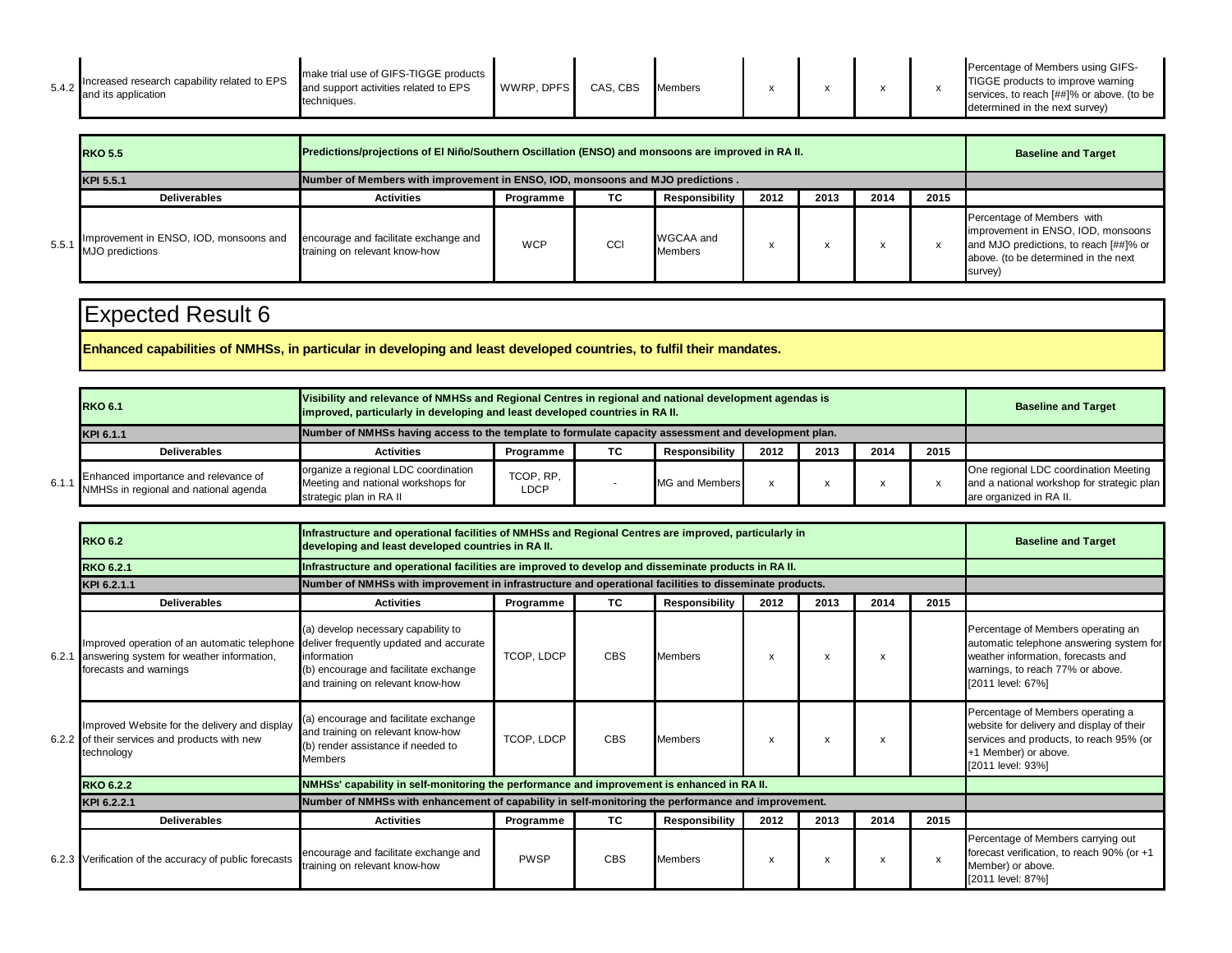| 6.2.4 | Feedback from the public through opinion<br>surveys, user groups, etc.                                              | encourage and facilitate exchange and<br>training on relevant know-how                                                                                                         | <b>PWSP</b> | <b>CBS</b>   | <b>Members</b> | x                         | X                         | X | $\mathsf{x}$              | Percentage of Members obtaining<br>feedback from the public through opinion<br>surveys, user groups, etc., to reach 83%<br>(or +2 Member) or above.<br>[2011 level: 77%]         |
|-------|---------------------------------------------------------------------------------------------------------------------|--------------------------------------------------------------------------------------------------------------------------------------------------------------------------------|-------------|--------------|----------------|---------------------------|---------------------------|---|---------------------------|----------------------------------------------------------------------------------------------------------------------------------------------------------------------------------|
|       | Verification of aviation forecasts (including<br>6.2.5 TAF) and warnings using a WMO-<br>recommended set of methods | (a) encourage and facilitate exchange<br>and training on relevant know-how<br>(b) implement pilot project to develop<br>support for NMHSs in aviation forecast<br>verification | AeMP        | CAeM         | <b>Members</b> | $\boldsymbol{\mathsf{x}}$ | X                         | X | $\mathsf{x}$              | Percentage of AEMSP carrying out<br>verification of aviation forecasts and<br>warnings using a WMO-recommended<br>set of methods, to reach 62% or above.<br>[2011 level: 52%]    |
|       | 6.2.6 Feedback from aviation users through opinion<br>surveys, user groups, etc.                                    | encourage and facilitate exchange and<br>training on relevant know-how                                                                                                         | AeMP        | CAeM         | <b>Members</b> | x                         | X                         | X | $\mathsf{x}$              | Percentage of AEMSP obtaining feedback<br>from aviation users through opinion<br>surveys, user groups, etc., to reach 79%<br>or above.<br>[2011 level: 69%]                      |
| 6.2.7 | Feedback from marine users through opinion<br>surveys, user groups, etc.                                            | encourage and facilitate exchange and<br>training on relevant know-how                                                                                                         | <b>MMOP</b> | <b>JCOMM</b> | Members        | X                         | $\boldsymbol{\mathsf{x}}$ | X | $\boldsymbol{\mathsf{x}}$ | Percentage of marine met service<br>providers obtaining feedback from marine<br>users through opinion surveys, user<br>groups, etc., to reach 80% or above.<br>[2011 level: 71%] |

|       | <b>RKO 6.3</b>                                                                                                        | Education and training development activities at national and regional levels are improved, especially in<br>developing and least developed countries in RA II.                                                                                                                                                                                        |                                                                                                   |                             |                                        |      |      |      |      | <b>Baseline and Target</b>                                                                                                                                                 |  |  |  |
|-------|-----------------------------------------------------------------------------------------------------------------------|--------------------------------------------------------------------------------------------------------------------------------------------------------------------------------------------------------------------------------------------------------------------------------------------------------------------------------------------------------|---------------------------------------------------------------------------------------------------|-----------------------------|----------------------------------------|------|------|------|------|----------------------------------------------------------------------------------------------------------------------------------------------------------------------------|--|--|--|
|       | KPI 6.3.1                                                                                                             | Number of NMHSs maintaining a structured training programme for professional, technical and supporting staff.                                                                                                                                                                                                                                          |                                                                                                   |                             |                                        |      |      |      |      |                                                                                                                                                                            |  |  |  |
|       | KPI 6.3.2                                                                                                             |                                                                                                                                                                                                                                                                                                                                                        | Number of NMHSs assisting its staff in acquiring the necessary qualification to improve services. |                             |                                        |      |      |      |      |                                                                                                                                                                            |  |  |  |
|       | <b>Deliverables</b>                                                                                                   | <b>Activities</b>                                                                                                                                                                                                                                                                                                                                      | Programme                                                                                         | <b>TC</b>                   | <b>Responsibility</b>                  | 2012 | 2013 | 2014 | 2015 |                                                                                                                                                                            |  |  |  |
| 6.3.1 | Maintenance of highly-qualified staff with<br>specialized training in NMHSs                                           | encourage and facilitate exchange and<br>training on relevant know-how                                                                                                                                                                                                                                                                                 | <b>ETRP</b>                                                                                       | EC Panel on ET and Regional | MG, Members<br><b>Training Centres</b> | x    | X    | X    | x    | Percentage of Members having success<br>in maintaining highly qualified personnel<br>with specialized training, to reach 95% or<br>above.<br>[2011 level: 93%]             |  |  |  |
|       | Maintenance/implementation of a structured<br>6.3.2 training plan for professional, technical and<br>supporting staff | (a) encourage and facilitate exchange on<br>relevant know-how;<br>(b) conduct mission visit(s) to Members<br>in developing countries or least<br>developed countries                                                                                                                                                                                   | <b>ETRP</b>                                                                                       | EC Panel on ET and Regional | MG, Members<br><b>Training Centres</b> | x    | X    | x    | X    | (i) A high percentage of Members with a<br>structured training plan, to reach 95% (or<br>+1 Member) or above.<br>[2011 level: 93%];<br>(ii) Report of expert visit if any. |  |  |  |
|       | 6.3.3 Access and use of e-learning materials                                                                          | (a) encourage and facilitate exchange<br>and training on relevant know-how,<br>including the set up of necessary<br>infrastructure for e-learning;<br>(b) develop a distance learning module<br>for aeronautical forecaster and observer<br>competency in cooperation with the<br>CAeM Expert Team on Education,<br>Training and Competencies (ET/ETC) | <b>ETRP</b>                                                                                       | EC Panel on ET and Regional | MG. Members<br><b>Training Centres</b> | x    | X    | x    | x    | Percentage of Members having access to<br>e-learning materials, to reach 83% or<br>above.<br>[2011 level: 77%]                                                             |  |  |  |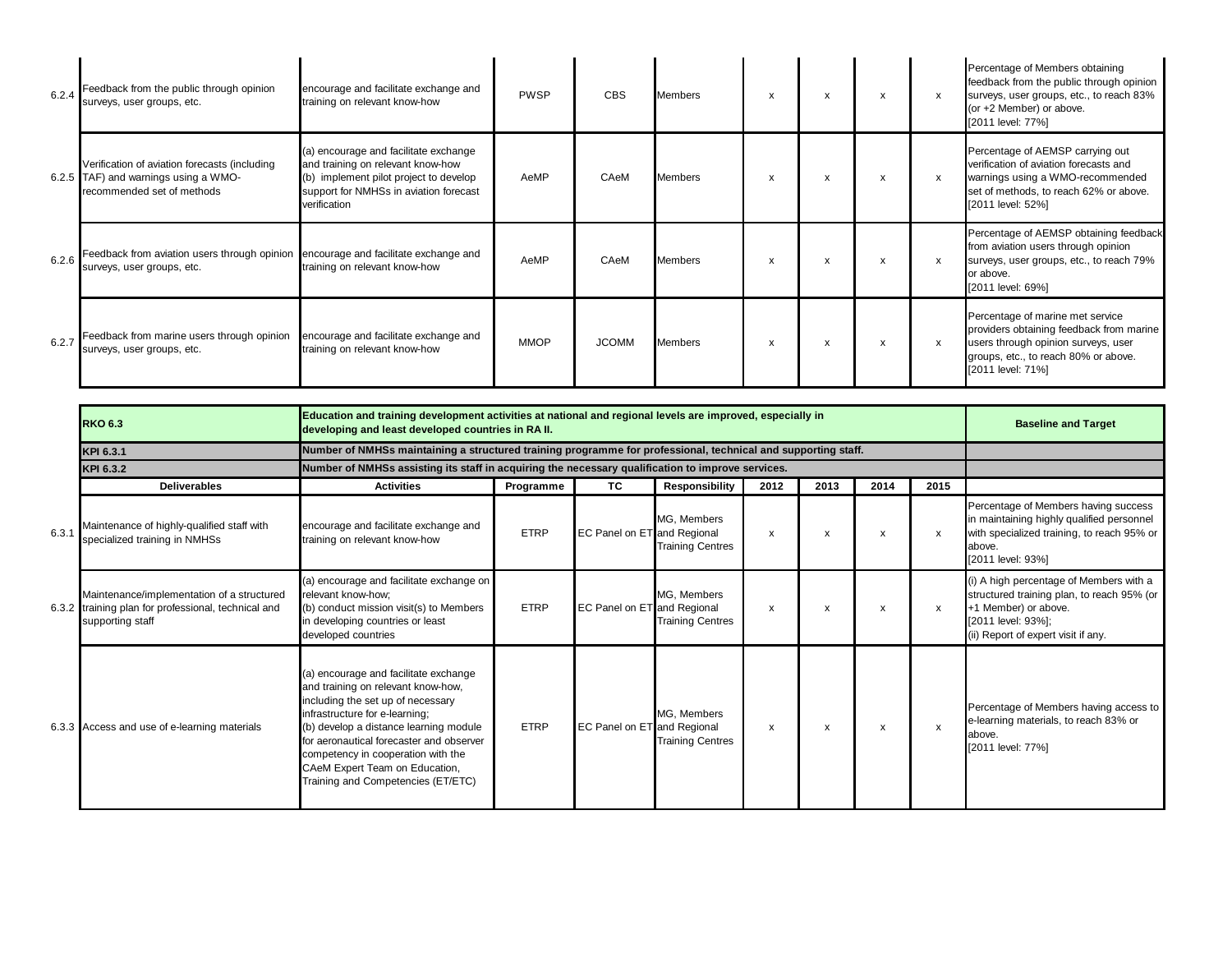| 6.3.4 Professional certification of staff in respect of<br>WMO's latest personnel classification scheme training on relevant know-how                                             | encourage and facilitate exchange and                                  | <b>ETRP</b> | EC Panel on ET and Regional        | MG, Members<br><b>Training Centres</b> | X | $\lambda$ | $\lambda$ |   | Percentage of Members with their staff<br>obtaining professional certification in<br>respect of WMO's latest personnel<br>classification scheme, to reach 63% or<br>above.<br>[2011 level: 53%]                                                  |
|-----------------------------------------------------------------------------------------------------------------------------------------------------------------------------------|------------------------------------------------------------------------|-------------|------------------------------------|----------------------------------------|---|-----------|-----------|---|--------------------------------------------------------------------------------------------------------------------------------------------------------------------------------------------------------------------------------------------------|
| Continuous education programmes and<br>$6.3.5$ refresher courses for staff, as well as<br>management training (including strategic<br>planning) for mid- and high-level personnel | encourage and facilitate exchange and<br>training on relevant know-how | <b>ETRP</b> | <b>EC Panel on ET</b> and Regional | MG, Members<br><b>Training Centres</b> | X | $\lambda$ | $\lambda$ | x | Percentage of Members actively engaged<br>in continuous education programmes and<br>refresher courses for staff as well as<br>training for mid- and high-level personnel<br>on management skills, to reach 83% or<br>above.<br>[2011 level: 77%] |

|       | <b>RKO 6.4</b>                                                                                                                                           | Capacities of NMHSs are enhanced through cooperation and partnerships with other national and regional<br>organizations in RA II.                                                                                                                                                          |             |            |                                 |      |                           |      |                           | <b>Baseline and Target</b>                                                                                                                                                                                                                                                     |
|-------|----------------------------------------------------------------------------------------------------------------------------------------------------------|--------------------------------------------------------------------------------------------------------------------------------------------------------------------------------------------------------------------------------------------------------------------------------------------|-------------|------------|---------------------------------|------|---------------------------|------|---------------------------|--------------------------------------------------------------------------------------------------------------------------------------------------------------------------------------------------------------------------------------------------------------------------------|
|       | KPI 6.4.1                                                                                                                                                | Number of NMHSs taking part in WMO's global weather information services as well as pilot projects in RA II.                                                                                                                                                                               |             |            |                                 |      |                           |      |                           |                                                                                                                                                                                                                                                                                |
|       | KPI 6.4.2                                                                                                                                                | Number of NMHSs benefited from development projects and activities supported and implemented with regional partners.                                                                                                                                                                       |             |            |                                 |      |                           |      |                           |                                                                                                                                                                                                                                                                                |
|       | <b>Deliverables</b>                                                                                                                                      | <b>Activities</b>                                                                                                                                                                                                                                                                          | Programme   | <b>TC</b>  | <b>Responsibility</b>           | 2012 | 2013                      | 2014 | 2015                      |                                                                                                                                                                                                                                                                                |
| 6.4.1 | Enhanced development cooperation activities<br>in partnership with regional partners                                                                     | (a) identify financial institutions/technical<br>cooperation organizations' support<br>mechanisms and good practices for<br>mobilizing resources;<br>(b) replicate the funded projects for other<br>Members:<br>(c) encourage and facilitate exchange<br>and training on relevant know-how | TCOP, RP    |            | MG. RA II and<br><b>Members</b> | X    | $\boldsymbol{\mathsf{x}}$ | x    | х                         | Number of new project activities<br>developed in partnership with regional<br>partners to be two or above.                                                                                                                                                                     |
|       | Contributing operational weather information to encourage and facilitate exchange and<br>6.4.2 WMO's on-line World Weather Information<br>Service (WWIS) | training on relevant know-how                                                                                                                                                                                                                                                              | <b>PWSP</b> | <b>CBS</b> | WMO/PWS and<br><b>Members</b>   | х    | х                         | х    | $\mathsf{x}$              | (i) Number of Members contributing<br>operational weather information to WWIS,<br>to reach 32 or above.<br>[2011 level: 26];<br>(ii) Number of cities in the Region for<br>which weather forecasts are on WWIS, to<br>reach 368 (or +10 cities) or above.<br>[2011 level: 358] |
| 6.4.3 | Support to exchange of official warnings of<br>severe weather by contributing to WMO's on-<br>line Severe Weather Information Centre<br>(SWIC)           | encourage and facilitate exchange and<br>training on relevant know-how                                                                                                                                                                                                                     | <b>PWSP</b> | <b>CBS</b> | WMO/PWS and<br><b>Members</b>   | x    | x                         | x    | $\boldsymbol{\mathsf{x}}$ | Number of Members supporting exchange<br>of official warnings of severe weather by<br>contributing to SWIC, to reach 14 (or +2<br>Member) or above.<br>[2011 level: 12]                                                                                                        |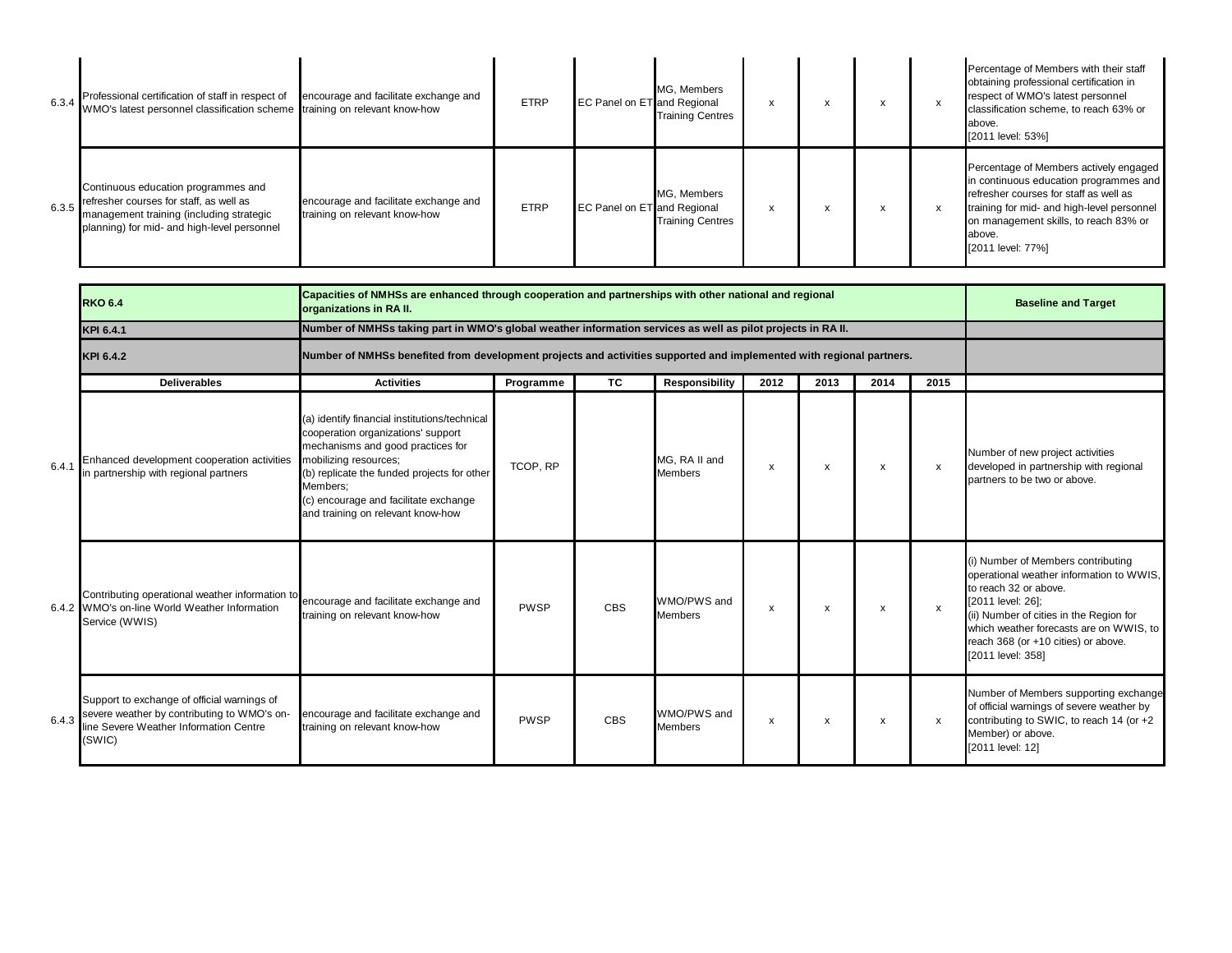|       | Enhanced use of and participation in city-<br>6.4.4 specific NWP products provided to developing (c) organize training courses on use and<br>countries via Internet (RA II Project) | (a) provide NWP products in text format<br>by advanced centres;<br>(b) provide verification software to<br>participating Members;<br>interpretation of NWP products;<br>(d) carry out a feasibility study of<br>provision of forecast for each of the<br><b>RBSN</b> stations in the Region | WWW. DPFS.<br><b>RP</b> | <b>CBS</b> | RA II,<br>Coordinating<br>Group of the RA II<br>Project and<br><b>Members</b> | x | $\boldsymbol{\mathsf{x}}$ |  | (i) Number of Members joining the project,<br>to reach 19 (or +1 Member) or above.<br>[2011 level: 18];<br>(ii) progress report by the Project<br>Coordination Group. |
|-------|-------------------------------------------------------------------------------------------------------------------------------------------------------------------------------------|---------------------------------------------------------------------------------------------------------------------------------------------------------------------------------------------------------------------------------------------------------------------------------------------|-------------------------|------------|-------------------------------------------------------------------------------|---|---------------------------|--|-----------------------------------------------------------------------------------------------------------------------------------------------------------------------|
| 6.4.5 | Enhanced use of and participation in the<br>support provided to developing countries in<br>Aeronautical Meteorology Programme (RA II<br>Project)                                    | provide enhanced products including:<br>additional satellite products; gridded<br>forecast of icing/turbulence at increased<br>spatial and temporal resolution; and<br>enhanced user-friendliness of the web<br>interface                                                                   | AeMP, RP                | CAeM       | RA II.<br>Coordinating<br>Group of the RA II<br>Project and<br>Members        | x |                           |  | (i) Number of Members joining the project,<br>to reach 14 (or +2 Member) or above.<br>[2011 level: 12];<br>(ii) progress report by the Project<br>Coordination Group. |

**New and strengthened partnerships and cooperation activities to improve NMHSs' performance in delivering services and to increase the value of the contributions of WMO within the United Nations system, relevant international conventions and national strategic issues.**

| <b>RKO 7.1</b>                                                                                                                                                                                                                                                             | WMO leadership and contribution in relevant UN system and other international and regional partners' initiatives and programmes<br>is improved in RA II.                                                                                                         |           |            |                                             |      |      |      | <b>Baseline and Target</b> |                                                                                                                                                                                                                                                                                                          |
|----------------------------------------------------------------------------------------------------------------------------------------------------------------------------------------------------------------------------------------------------------------------------|------------------------------------------------------------------------------------------------------------------------------------------------------------------------------------------------------------------------------------------------------------------|-----------|------------|---------------------------------------------|------|------|------|----------------------------|----------------------------------------------------------------------------------------------------------------------------------------------------------------------------------------------------------------------------------------------------------------------------------------------------------|
| KPI 7.1.1                                                                                                                                                                                                                                                                  | Number of NMHSs with enhanced capability to develop subregional joint projects in the areas of meteorological observations and to<br>cooperate with other sectors such as health organizations in the provision of specific weather services or advice in RA II. |           |            |                                             |      |      |      |                            |                                                                                                                                                                                                                                                                                                          |
| <b>Deliverables</b>                                                                                                                                                                                                                                                        | <b>Activities</b>                                                                                                                                                                                                                                                | Programme | <b>TC</b>  | Responsibility                              | 2012 | 2013 | 2014 | 2015                       |                                                                                                                                                                                                                                                                                                          |
| Exchange of weather radar images<br>operationally over GTS/WIS, Internet or other<br>7.1.1 means, with a view to producing a composite<br>radar picture for the Region (or sub-region), to (c) provide guidance and organize<br>enhance public, aviation and marine safety | (a) initiate discussion with relevant<br><b>Members</b><br>(b) set up a working group if necessary<br>workshop for NMHSs                                                                                                                                         | WWW.RP    | <b>CBS</b> | RA II. WG-<br>IOS/WIS and<br><b>Members</b> | X    | x    | X    | $\boldsymbol{\mathsf{x}}$  | Feasibility report on the exchange of<br>weather radar images operationally and<br>the preparation of a composite radar<br>picture. Initial set-up plan to be prepared<br>for the exchange of radar images and<br>production of radar products.                                                          |
| Collection and distribution of automated<br>7.1.2 meteorological observations from aircraft, e.g.,<br>AMDAR and ADS data                                                                                                                                                   | Provide quidance and organize workshop<br>for NMHSs                                                                                                                                                                                                              | AeMP. RP  | CAeM       | RA II and<br><b>Members</b>                 | X    | X    | X    | $\boldsymbol{\mathsf{x}}$  | (i) Number of Members<br>collecting/distributing automated met<br>observations from aircraft, to be<br>maintained at 11 (no change) or above.;<br>[2011 level: 11];<br>(ii) Number of observations generated per<br>vear.<br>(2011 survey: NOT reliable result - to be<br>determined in the next survey) |
| Health-related studies in association with<br>partner organizations (in areas such as urban<br>7.1.3 micro-climate studies in respect of respiratory<br>diseases, and bio-climate studies in respect of<br>diseases such as Dengue Fever and avian flu)                    | encourage and facilitate exchange and<br>training on relevant know-how                                                                                                                                                                                           | WCP, RP   | CCI        | RA II and<br><b>Members</b>                 | X    | х    | x    | $\boldsymbol{\mathsf{x}}$  | Percentage of Members engaging in<br>health-related studies in association with<br>partner organizations, to reach 63% or<br>above.<br>[2011 level: 53%]                                                                                                                                                 |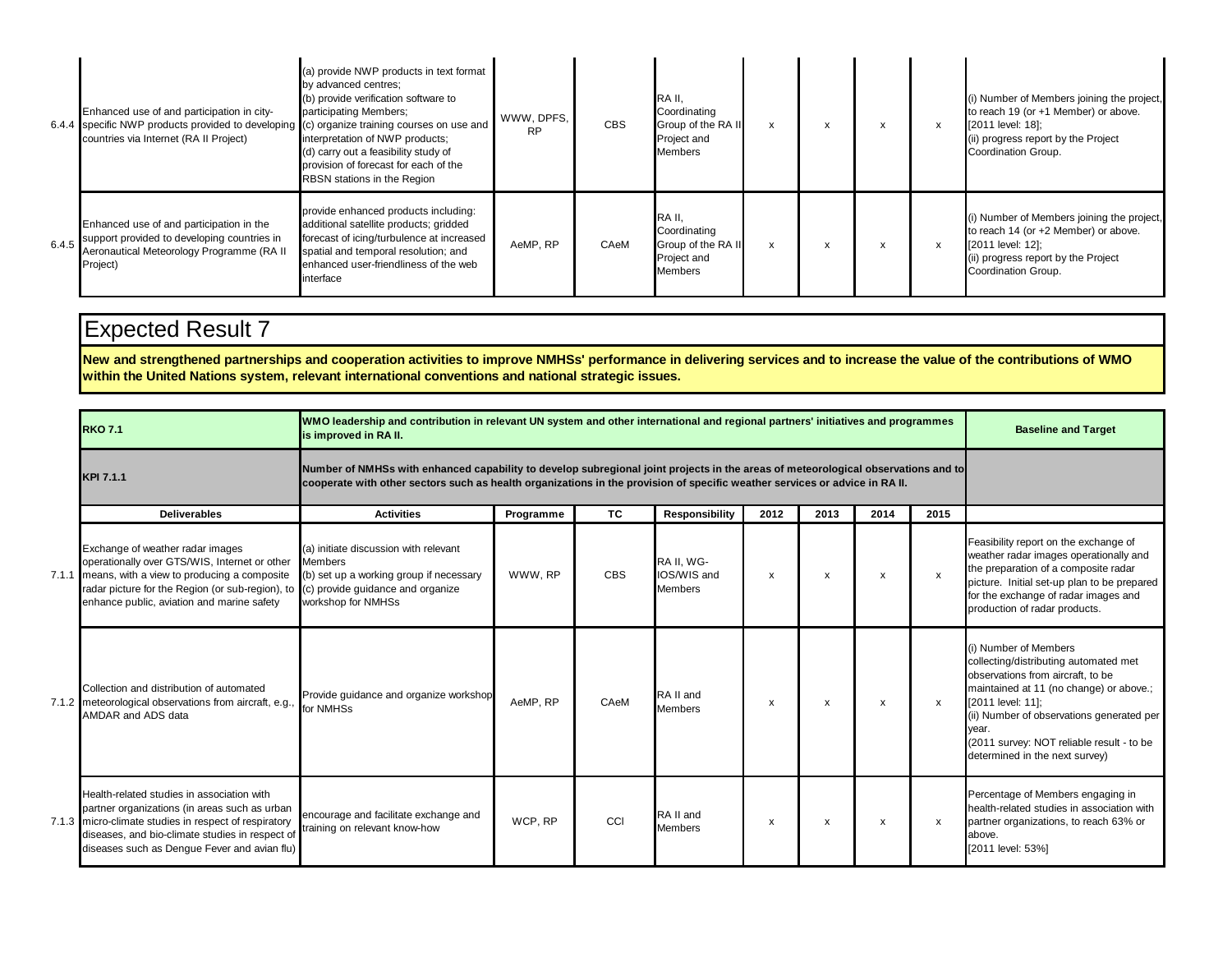|       | <b>RKO 7.2</b>                                                                                                                                                                                                              | Public, decision-makers and other stakeholders are increasingly aware of key WMO and NMHSs issues,<br>activities and priorities through enhanced communication in RA II. |             |    |                                       |      |      |      |      | <b>Baseline and Target</b>                                                                                                                                                       |
|-------|-----------------------------------------------------------------------------------------------------------------------------------------------------------------------------------------------------------------------------|--------------------------------------------------------------------------------------------------------------------------------------------------------------------------|-------------|----|---------------------------------------|------|------|------|------|----------------------------------------------------------------------------------------------------------------------------------------------------------------------------------|
|       | KPI 7.2.1                                                                                                                                                                                                                   | Number of NMHSs implementing a strategy for communication with key stakeholders in RA II.                                                                                |             |    |                                       |      |      |      |      |                                                                                                                                                                                  |
|       | <b>Deliverables</b>                                                                                                                                                                                                         | <b>Activities</b>                                                                                                                                                        | Programme   | TC | Responsibility                        | 2012 | 2013 | 2014 | 2015 |                                                                                                                                                                                  |
| 7.2.1 | Enhanced visibility of activities and priorities of strategy/guideline with stakeholders<br>WMO and NMHSs through established<br>starategy for communication with stakeholders organizations:<br>and regional organizations | (a) develop a communication<br>including academia and with regional<br>(b) encourage and facilitate exchange<br>and training on relevant know-how                        | <b>PWSP</b> |    | MG, WGDRS-SD,<br>RA II and<br>Members |      |      |      |      | Number of Members which developed<br>communication strategy with stakeholders<br>and regional organizations to reach [##]%<br>or above. (to be determined in the next<br>survey) |

#### **An effective and efficient Regional Association.**

|       | <b>RKO 8.1</b>                                                                 | Effectiveness and efficiency of Regional Association are improved.                                                                                                                                                                                                                                                                                                               |           |           |                                             |              |      |              |              | <b>Baseline and Target</b>                                                                                                  |
|-------|--------------------------------------------------------------------------------|----------------------------------------------------------------------------------------------------------------------------------------------------------------------------------------------------------------------------------------------------------------------------------------------------------------------------------------------------------------------------------|-----------|-----------|---------------------------------------------|--------------|------|--------------|--------------|-----------------------------------------------------------------------------------------------------------------------------|
|       | <b>KPI 8.1.1</b>                                                               | Members' satisfaction with XV-RA session in efficiency and cost-effectiveness.                                                                                                                                                                                                                                                                                                   |           |           |                                             |              |      |              |              |                                                                                                                             |
|       | <b>Deliverables</b>                                                            | <b>Activities</b>                                                                                                                                                                                                                                                                                                                                                                | Programme | <b>TC</b> | Responsibility                              | 2012         | 2013 | 2014         | 2015         |                                                                                                                             |
| 8.1.1 | Successful RA II-15, Regional Seminar,<br>Technical Conference, etc.           | (a) prepare decision- and action-based<br>documents to improve the effectiveness<br>of RA sessions:<br>(b) focus on Members' implementation of<br>standards and recommended practices<br>(SARPs) and the monitoring and<br>evaluation of the status of<br>implementation;<br>(c) organize pre-session/conference<br>discussions through teleconference<br>and/or the RAP website | <b>RP</b> |           | RA II and MG                                | $\mathsf{x}$ | X    | $\mathsf{x}$ | $\mathsf{x}$ | Percentage of Members being satisfied<br>with RA session, to reach [##]% or above.<br>(to be determined in the next survey) |
|       | 8.1.2 RA II SOP developed, adopted and published MG-6 session in October 2012; | (a) develop the drait RA if Operating<br>Plan (ERs 1-8) by 15-Jun-2012;<br>(b) adopt the RA II OP 2012-2015 at the<br>(c) refine the RA II OP, develop and<br>adopt the RA II SOP 2012-2015 at RA II-<br>$15$ in Dec 2012                                                                                                                                                        | <b>RP</b> |           | RA II. MG and<br>Task Team on<br><b>SOP</b> | x            |      |              |              | Adoption of the SOP at RA II-15.                                                                                            |
| 8.1.3 | Monitoring and evaluation of the<br>implementation of RA II SOP                | (a) develop the new format of the survey;<br>(b) carry out survey on the capability of<br>NMHSs:<br>(c) analyze and evaluate the survey<br>results and report to RA II-16;<br>(d) contribute to development/updating of<br>WMO Country Profile Database (CPDB)<br>and best utilize CPDB for information<br>exchange and monitoring of the progress                               | <b>RP</b> |           | RA II. MG and<br>Task Team on<br><b>SOP</b> |              | x    |              | $\mathsf{x}$ | Survey to be implemented in 2013 and<br>2015.                                                                               |

| <b>RKO 8.2</b> | <b>IEffectiveness and efficiency of Regional Office for Asia and the South-West Pacific (RAP Office) including the WMO Office for West</b><br><b>Asia are improved.</b> | <b>Baseline and Target</b> |
|----------------|-------------------------------------------------------------------------------------------------------------------------------------------------------------------------|----------------------------|
| KPI 8.2.1      | Degree of satisfaction of Members with relocation of the RAP Office from Geneva to the Region.                                                                          |                            |